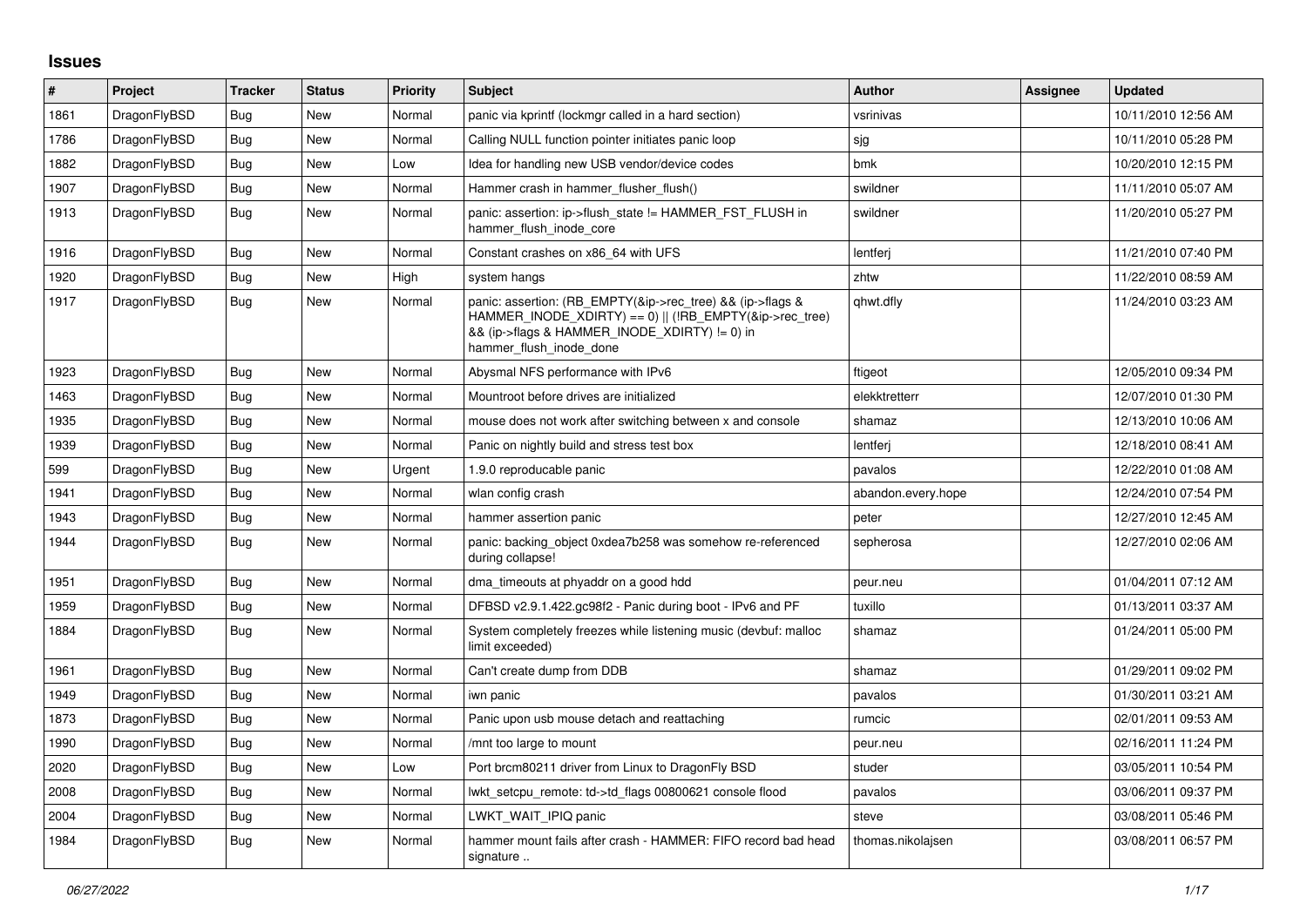| $\pmb{\#}$ | Project      | <b>Tracker</b> | <b>Status</b> | <b>Priority</b> | Subject                                                                                    | <b>Author</b> | Assignee | <b>Updated</b>      |
|------------|--------------|----------------|---------------|-----------------|--------------------------------------------------------------------------------------------|---------------|----------|---------------------|
| 2048       | DragonFlyBSD | Bug            | New           | Normal          | panic: ffs sync: rofs mod                                                                  | pavalos       |          | 04/12/2011 05:45 AM |
| 2051       | DragonFlyBSD | Bug            | <b>New</b>    | Normal          | No ipv6 lan route entry created on 2.10                                                    | ftigeot       |          | 04/21/2011 10:37 AM |
| 2055       | DragonFlyBSD | Bug            | <b>New</b>    | Normal          | $ssh + IPV6 + bridge \Rightarrow connection freezes$                                       | steve         |          | 04/24/2011 07:13 PM |
| 2052       | DragonFlyBSD | Bug            | New           | Normal          | Kernel panic: CPU APIC ID out of range                                                     | Anonymous     |          | 05/02/2011 11:06 AM |
| 1874       | DragonFlyBSD | Bug            | <b>New</b>    | Normal          | mpd listening on all IPs, accepting only on one                                            | rumcic        |          | 05/08/2011 01:01 PM |
| 2075       | DragonFlyBSD | Bug            | New           | Normal          | pflogd on x86 64                                                                           | fanch         |          | 05/16/2011 04:04 PM |
| 2072       | DragonFlyBSD | Bug            | New           | Normal          | Fatal trap 12: stopped at lwkt_send_ipiq3                                                  | rumcic        |          | 05/17/2011 04:12 AM |
| 2077       | DragonFlyBSD | Bug            | <b>New</b>    | Normal          | USB devices conflicting                                                                    | srussell      |          | 05/17/2011 05:12 PM |
| 2078       | DragonFlyBSD | Bug            | <b>New</b>    | Normal          | DFBSD i386 v2.11.0.201.g3ed2f - Panic during installworld into a<br>vn0 device             | tuxillo       |          | 05/19/2011 07:50 PM |
| 2082       | DragonFlyBSD | <b>Bug</b>     | New           | Normal          | dfbsd 2.10.1 amd64 - mc port build error with 'bmake bin-install'                          | sun-doctor    |          | 05/25/2011 07:18 PM |
| 2080       | DragonFlyBSD | Bug            | New           | Normal          | panic: lockmgr thrd_sleep: called from interrupt, ipi, or hard code<br>section             | rumcic        |          | 05/30/2011 05:06 PM |
| 2085       | DragonFlyBSD | Bug            | <b>New</b>    | Normal          | panic: assertion: (m->flags & PG_MAPPED) == 0 in<br>vm_page_free_toq                       | vsrinivas     |          | 06/10/2011 07:48 AM |
| 2071       | DragonFlyBSD | Bug            | New           | High            | Panic on assertion: (int)(flg->seq - seq) > 0 in hammer_flusher_flush<br>after inode error | vsrinivas     |          | 06/12/2011 07:59 AM |
| 2094       | DragonFlyBSD | Bug            | <b>New</b>    | Normal          | Segfault when gdb printing backtrace from core dump                                        | greenrd       |          | 06/25/2011 04:14 PM |
| 2095       | DragonFlyBSD | Bug            | New           | Low             | Running installer post-install: Unsupported DFUI transport "                               | greenrd       |          | 06/26/2011 09:20 AM |
| 1867       | DragonFlyBSD | Bug            | <b>New</b>    | Normal          | it(4) motherboard and fan problems                                                         | tuxillo       |          | 07/08/2011 10:48 AM |
| 2099       | DragonFlyBSD | Bug            | New           | Normal          | page fault panic in vm system                                                              | pavalos       |          | 07/10/2011 08:51 AM |
| 2104       | DragonFlyBSD | Bug            | <b>New</b>    | Normal          | network configuration seg. fault on install CD                                             | navratil      |          | 07/26/2011 07:55 AM |
| 2107       | DragonFlyBSD | Bug            | <b>New</b>    | Normal          | 2.10.1 sata dvd drive issue                                                                | ausppc        |          | 07/31/2011 08:41 PM |
| 2117       | DragonFlyBSD | Bug            | New           | High            | ACPI and/or bce(4) problem with 2.11.0.673.g0d557 on HP DL380<br>G6                        | pauska        |          | 08/22/2011 10:15 AM |
| 2115       | DragonFlyBSD | Bug            | <b>New</b>    | Normal          | [msk] system freeze after receive some paquet                                              | bsdsx         |          | 08/22/2011 10:22 AM |
| 2123       | DragonFlyBSD | Bug            | <b>New</b>    | Normal          | hammer is losing files                                                                     | schmir        |          | 08/30/2011 07:56 PM |
| 2125       | DragonFlyBSD | Bug            | <b>New</b>    | Normal          | Weird garbage in dmesg                                                                     | herrgard      |          | 08/30/2011 08:04 PM |
| 2124       | DragonFlyBSD | Bug            | New           | Normal          | getty repeating too quickly on port /dev/ttyv0                                             | sgeorge.ml    |          | 09/01/2011 04:28 AM |
| 2129       | DragonFlyBSD | Bug            | New           | Normal          | DFBSD v2.11.0.661.gf9438 i386 - panic: lockmgr thrd_sleep                                  | tuxillo       |          | 09/05/2011 09:49 AM |
| 2138       | DragonFlyBSD | Bug            | New           | Normal          | > 100% CPU usage                                                                           | robin.carey1  |          | 09/26/2011 12:20 PM |
| 2140       | DragonFlyBSD | <b>Bug</b>     | New           | High            | hammer_io_delallocate panic with 'duplicate entry' message                                 | ttw           |          | 10/07/2011 12:22 PM |
| 2153       | DragonFlyBSD | <b>Bug</b>     | New           | Normal          | Too many unuseful warnings at boot                                                         | juanfra684    |          | 10/18/2011 10:16 PM |
| 2154       | DragonFlyBSD | Bug            | New           | Normal          | vkernel copyout() doesn't return EFAULT on error                                           | vsrinivas     |          | 10/20/2011 03:53 AM |
| 2158       | DragonFlyBSD | Bug            | New           | Normal          | iwn panics with assertion on boot.                                                         | eocallaghan   |          | 10/24/2011 04:13 PM |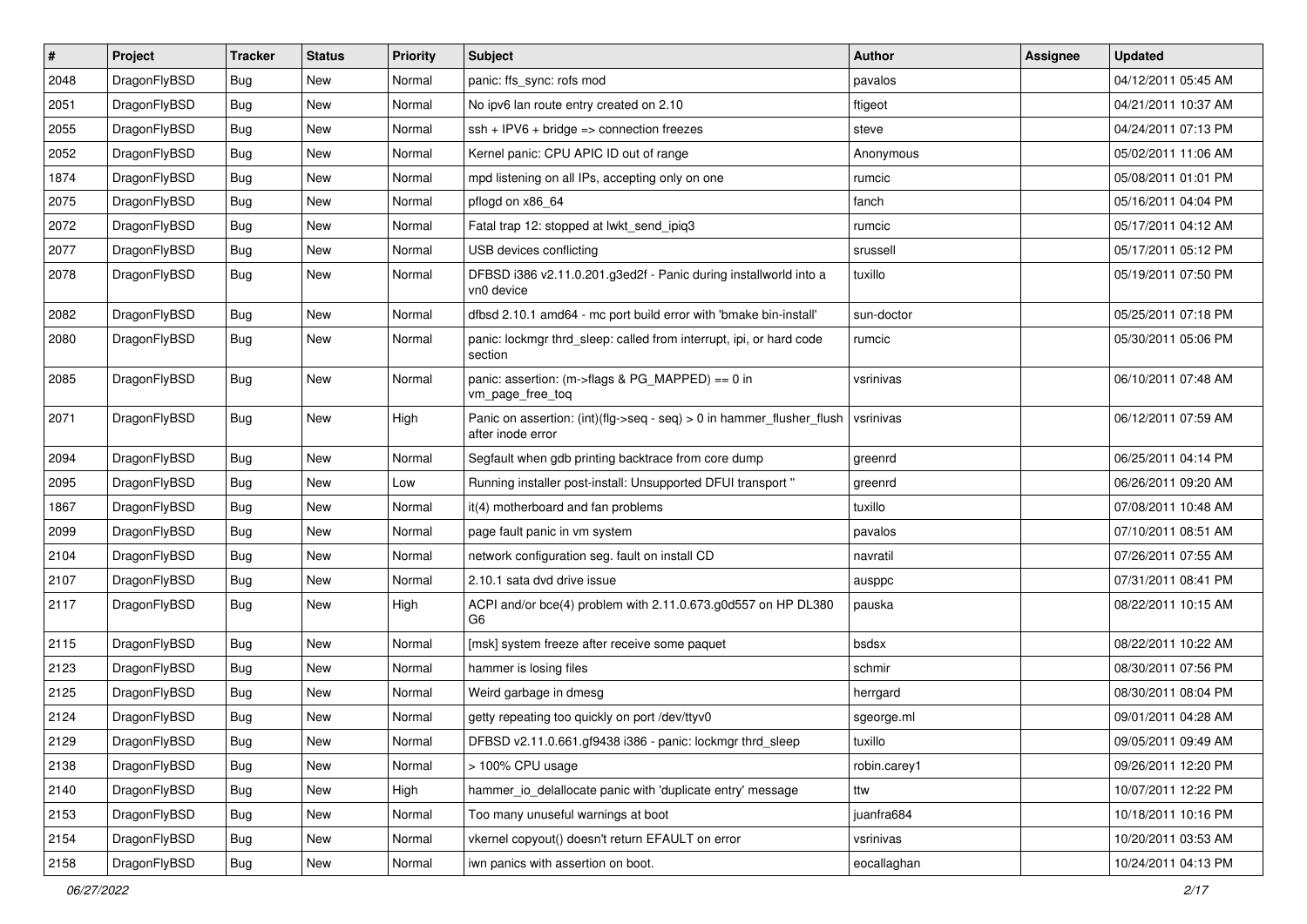| $\vert$ # | Project      | <b>Tracker</b> | <b>Status</b> | <b>Priority</b> | <b>Subject</b>                                                                                             | <b>Author</b> | <b>Assignee</b> | <b>Updated</b>      |
|-----------|--------------|----------------|---------------|-----------------|------------------------------------------------------------------------------------------------------------|---------------|-----------------|---------------------|
| 2164      | DragonFlyBSD | <b>Bug</b>     | <b>New</b>    | Normal          | panic on reboot from usb.                                                                                  | eocallaghan   |                 | 10/27/2011 09:29 AM |
| 2161      | DragonFlyBSD | Bug            | <b>New</b>    | Normal          | Outdated xorg.conf file gets installed into etc and screws up mouse                                        | eocallaghan   |                 | 10/27/2011 01:51 PM |
| 2166      | DragonFlyBSD | <b>Bug</b>     | <b>New</b>    | Normal          | DFBSD v2.13.0.109.g05b9d - Strange lockups                                                                 | tuxillo       |                 | 10/29/2011 11:20 AM |
| 2045      | DragonFlyBSD | Bug            | <b>New</b>    | Normal          | ral(4): Fatal trap 12: page fault while in kernel mode (two panics)                                        | herrgard      |                 | 11/03/2011 05:34 PM |
| 2171      | DragonFlyBSD | Bug            | <b>New</b>    | Normal          | DFBSD v2.13.0.151.gdc8442 - panic: assertion "(*ptep &<br>$(PG MANAGED PG V)) == PG V"$                    | tuxillo       |                 | 11/04/2011 05:06 PM |
| 2098      | DragonFlyBSD | Submit         | <b>New</b>    | Normal          | [PATCH] correct ath man page example<br>(/usr/src/share/man/man4/ath.4)                                    | nobody        |                 | 11/15/2011 12:27 AM |
| 2199      | DragonFlyBSD | <b>Bug</b>     | <b>New</b>    | Normal          | screen segfaults if utmpx isn't present                                                                    | pavalos       |                 | 11/15/2011 10:52 PM |
| 2210      | DragonFlyBSD | Bug            | <b>New</b>    | Normal          | Bugtracker cannot assign default project for new users                                                     | ahuete.devel  |                 | 11/17/2011 11:30 AM |
| 2224      | DragonFlyBSD | <b>Bug</b>     | <b>New</b>    | Normal          | v2.13.0.291.gaa7ec - Panic on fq while installing world                                                    | tuxillo       |                 | 11/18/2011 01:40 AM |
| 2245      | DragonFlyBSD | Bug            | New           | Normal          | panic: assertion "ref < &td->td_toks_end" failed in lwkt_gettoken at<br>/usr/src/sys/kern/lwkt_token.c:588 | juanfra684    |                 | 11/22/2011 07:41 PM |
| 2248      | DragonFlyBSD | <b>Bug</b>     | <b>New</b>    | Normal          | sysctl panic                                                                                               | pavalos       |                 | 11/23/2011 06:23 PM |
| 2167      | DragonFlyBSD | Bug            | <b>New</b>    | Normal          | shutdown/reboot fails after uptime msg                                                                     | marino        |                 | 11/28/2011 03:01 AM |
| 2254      | DragonFlyBSD | Bug            | New           | Normal          | panic: assertion "ref < &td->td_toks_end" failed in lwkt_gettoken at<br>/usr/src/sys/kern/lwkt_token.c:588 | eocallaghan   |                 | 12/05/2011 10:21 PM |
| 2141      | DragonFlyBSD | Bug            | <b>New</b>    | Urgent          | loader and/or documentation broken                                                                         | sjg           |                 | 01/20/2012 10:51 AM |
| 2283      | DragonFlyBSD | <b>Bug</b>     | New           | Normal          | DFBSD DragonFly v2.13.0.957.g4f459 - pmap_release: page<br>should already be gone 0xc27120bc               | tuxillo       |                 | 01/23/2012 03:03 AM |
| 2292      | DragonFlyBSD | <b>Bug</b>     | New           | Normal          | re interface with jumbo frames (mtu larger than 1500) hangs after<br>some traffic                          | Anonymous     |                 | 01/31/2012 12:11 AM |
| 2306      | DragonFlyBSD | Bug            | <b>New</b>    | Normal          | a crash starts the kernel debugger in text mode, but just reboots in $X \mid p$ hma                        |               |                 | 02/11/2012 08:02 PM |
| 2308      | DragonFlyBSD | Bug            | <b>New</b>    | Normal          | System freeze when unloading snd_hda                                                                       | jaydg         |                 | 02/19/2012 07:15 AM |
| 2297      | DragonFlyBSD | <b>Bug</b>     | New           | Normal          | strange NFS (client) error messages / problems                                                             | Anonymous     |                 | 02/19/2012 02:59 PM |
| 2311      | DragonFlyBSD | Bug            | <b>New</b>    | Normal          | Xorg crash having something to do with drm                                                                 | phma          |                 | 02/22/2012 09:59 AM |
| 2319      | DragonFlyBSD | <b>Bug</b>     | New           | Normal          | crypt/passwd forward compat                                                                                | c.turner1     |                 | 02/28/2012 12:39 PM |
| 2324      | DragonFlyBSD | <b>Bug</b>     | <b>New</b>    | Normal          | natacotrol support > 2TB not working even after the ftigeot patch                                          | zenny         |                 | 03/03/2012 01:00 AM |
| 2331      | DragonFlyBSD | Bug            | <b>New</b>    | Normal          | reading mouse mode from unopen file descriptor hangs mouse<br>driver                                       | phma          |                 | 03/14/2012 09:43 AM |
| 2316      | DragonFlyBSD | <b>Bug</b>     | New           | Normal          | Ungraceful invalid password handling for adding a new user in the<br>installer                             | rune          |                 | 04/27/2012 11:23 PM |
| 2061      | DragonFlyBSD | Bug            | New           | Normal          | USB keyboard boot panic                                                                                    | sjg           |                 | 05/04/2012 12:20 AM |
| 2371      | DragonFlyBSD | Bug            | <b>New</b>    | Normal          | Timezone problem with America/Sao_Paulo                                                                    | raitech       |                 | 05/17/2012 01:42 PM |
| 2387      | DragonFlyBSD | <b>Bug</b>     | New           | Normal          | hammer ignores -t during dedup                                                                             | phma          |                 | 06/17/2012 12:30 PM |
| 2389      | DragonFlyBSD | Bug            | New           | Normal          | computer crashed while listing processes                                                                   | phma          |                 | 06/18/2012 02:49 PM |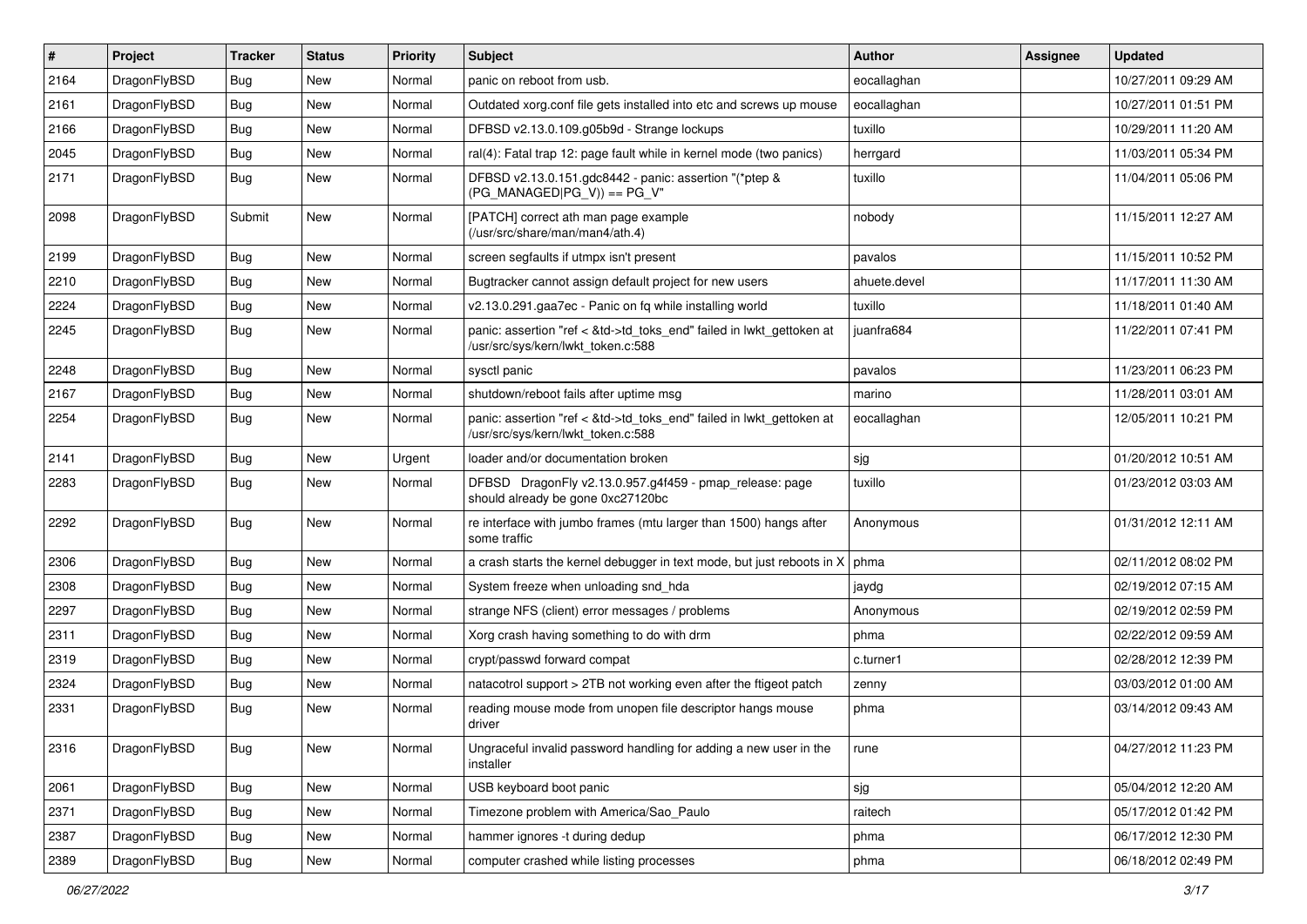| $\vert$ # | <b>Project</b> | <b>Tracker</b> | <b>Status</b> | <b>Priority</b> | <b>Subject</b>                                                                                                               | <b>Author</b>     | Assignee | <b>Updated</b>      |
|-----------|----------------|----------------|---------------|-----------------|------------------------------------------------------------------------------------------------------------------------------|-------------------|----------|---------------------|
| 2084      | DragonFlyBSD   | Bug            | <b>New</b>    | Normal          | DFBSD v2.11.0.242.g4d317 - panic: zone: entry not free                                                                       | tuxillo           |          | 07/03/2012 01:23 AM |
| 2369      | DragonFlyBSD   | <b>Bug</b>     | <b>New</b>    | Normal          | panic: Bad link elm 0xffffffe07edf6068 next->prev != elm                                                                     | jaydg             |          | 08/15/2012 03:04 AM |
| 2403      | DragonFlyBSD   | <b>Bug</b>     | <b>New</b>    | Low             | newfs -E doesn't handle /dev/serno device names properly                                                                     | ftigeot           |          | 08/17/2012 05:07 AM |
| 2412      | DragonFlyBSD   | Bug            | <b>New</b>    | Normal          | wlan0 fails to get address via dhclient                                                                                      | nonsolosoft       |          | 08/30/2012 05:55 AM |
| 2182      | DragonFlyBSD   | Bug            | <b>New</b>    | Normal          | if msk PHY FIFO underrun/overflow                                                                                            | nonsolosoft       |          | 09/03/2012 06:39 AM |
| 2423      | DragonFlyBSD   | <b>Bug</b>     | <b>New</b>    | Urgent          | After multiple panics/locks, hitting KKASSERT in<br>hammer init cursor                                                       | rumcic            |          | 09/18/2012 02:28 AM |
| 2421      | DragonFlyBSD   | Bug            | New           | High            | Kernel panic: vm_fault: page 0xc0f70000 not busy!                                                                            | lentferj          |          | 10/03/2012 08:16 AM |
| 2430      | DragonFlyBSD   | <b>Bug</b>     | <b>New</b>    | Normal          | Alternate Password Hash method                                                                                               | robin.carey1      |          | 10/07/2012 06:28 AM |
| 1525      | DragonFlyBSD   | <b>Bug</b>     | <b>New</b>    | Normal          | boehm-gc problems                                                                                                            | hasso             |          | 10/13/2012 07:13 PM |
| 2434      | DragonFlyBSD   | <b>Bug</b>     | <b>New</b>    | Normal          | BTX Halted - Boot fails on USB/GUI                                                                                           | lucmv             |          | 10/17/2012 08:12 PM |
| 2444      | DragonFlyBSD   | Bug            | <b>New</b>    | Normal          | Crash during Hammer overnight cleanup                                                                                        | justin            |          | 11/04/2012 07:58 AM |
| 2453      | DragonFlyBSD   | <b>Bug</b>     | <b>New</b>    | Normal          | panic: assertion "gd->gd spinlocks == $0$ " failed                                                                           | Johannes.Hofmann  |          | 11/12/2012 12:54 PM |
| 2436      | DragonFlyBSD   | <b>Bug</b>     | <b>New</b>    | Normal          | panic: assertion "lp->lwp_qcpu == dd->cpuid" failed in<br>dfly acquire curproc                                               | thomas.nikolajsen |          | 01/23/2013 11:07 AM |
| 2493      | DragonFlyBSD   | <b>Bug</b>     | <b>New</b>    | Normal          | vidcontrol: invalid video mode name                                                                                          | Svarov            |          | 01/24/2013 09:55 AM |
| 2520      | DragonFlyBSD   | <b>Bug</b>     | <b>New</b>    | Normal          | panic: assertion "IS_SERIALIZED((ifp->if_serializer))" failed in<br>if_default_serialize_assert at /usr/src/sys/net/if.c:437 | ano               |          | 03/09/2013 12:14 AM |
| 2531      | DragonFlyBSD   | Bug            | <b>New</b>    | Normal          | camcontrol fails to disable APM                                                                                              | m.lombardi85      |          | 03/23/2013 12:28 PM |
| 2529      | DragonFlyBSD   | <b>Bug</b>     | <b>New</b>    | Low             | Sundance network adapter is not detected and attached                                                                        | kworr             |          | 03/25/2013 02:29 AM |
| 2535      | DragonFlyBSD   | <b>Bug</b>     | <b>New</b>    | Normal          | Imap processes apparentit blocked on disk I/O                                                                                | ftigeot           |          | 04/02/2013 09:31 AM |
| 2136      | DragonFlyBSD   | <b>Bug</b>     | <b>New</b>    | Normal          | socketpair() doesn't free file descriptors on copyout failure                                                                | vsrinivas         |          | 04/05/2013 09:13 AM |
| 2547      | DragonFlyBSD   | <b>Bug</b>     | <b>New</b>    | High            | crashed while doing a dry run of pkg rolling-replace                                                                         | phma              |          | 04/18/2013 10:40 PM |
| 2552      | DragonFlyBSD   | <b>Bug</b>     | <b>New</b>    | Low             | hammer recovery should indicate progress                                                                                     | phma              |          | 05/03/2013 12:13 AM |
| 2557      | DragonFlyBSD   | <b>Bug</b>     | <b>New</b>    | Normal          | stock 3.4.1 kernel halts during booting if dm and dm_target_crypt<br>are loaded and RAID controller is present               | phma              |          | 05/12/2013 10:38 PM |
| 2565      | DragonFlyBSD   | <b>Bug</b>     | <b>New</b>    | Normal          | "ifconfig ix0 up" panic                                                                                                      | ltpig402a         |          | 06/03/2013 05:46 AM |
| 2568      | DragonFlyBSD   | <b>Bug</b>     | <b>New</b>    | Normal          | <b>AHCI</b> panic                                                                                                            | josepht           |          | 06/07/2013 05:52 PM |
| 2569      | DragonFlyBSD   | <b>Bug</b>     | <b>New</b>    | Normal          | ctime NFS                                                                                                                    | ferney            |          | 08/11/2013 04:35 AM |
| 2586      | DragonFlyBSD   | <b>Bug</b>     | <b>New</b>    | Normal          | pf: "modulate" state seems problematic                                                                                       | srussell          |          | 09/25/2013 07:36 PM |
| 2595      | DragonFlyBSD   | <b>Bug</b>     | <b>New</b>    | Normal          | DragonFly 3.4.3 crashes on SUN Blade X6250 with Qlogic ISP 2432<br>FC card                                                   | Turvamies         |          | 10/07/2013 11:53 AM |
| 2598      | DragonFlyBSD   | Bug            | <b>New</b>    | Normal          | i386 via USB Booting                                                                                                         | mbzadegan         |          | 10/21/2013 02:28 AM |
| 2604      | DragonFlyBSD   | <b>Bug</b>     | <b>New</b>    | Normal          | dell laptop does not boot with LATEST                                                                                        | isenmann          |          | 11/20/2013 02:07 AM |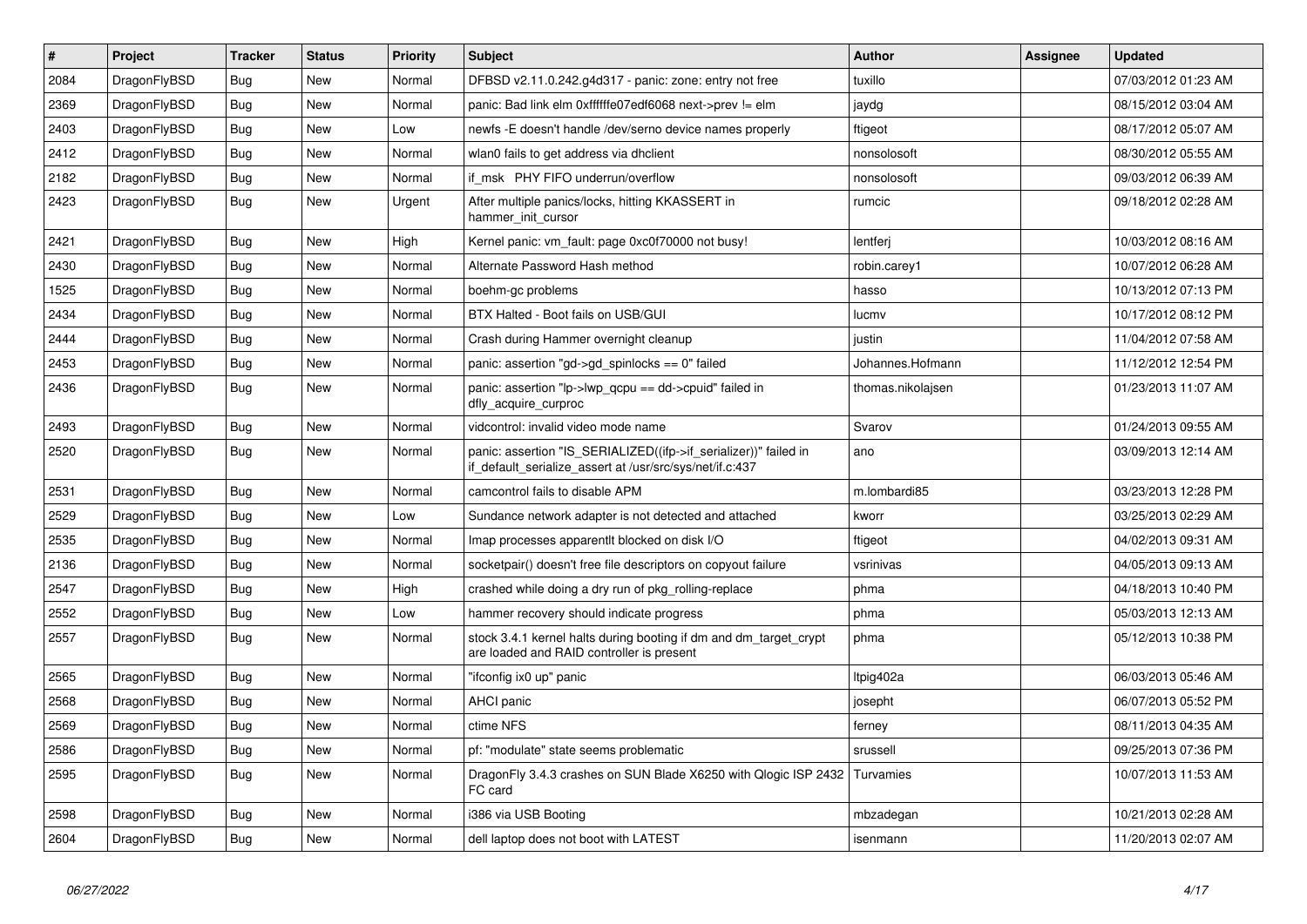| $\pmb{\#}$ | Project      | <b>Tracker</b> | <b>Status</b> | <b>Priority</b> | Subject                                                                                                  | <b>Author</b>     | Assignee | <b>Updated</b>      |
|------------|--------------|----------------|---------------|-----------------|----------------------------------------------------------------------------------------------------------|-------------------|----------|---------------------|
| 2609       | DragonFlyBSD | Bug            | <b>New</b>    | Normal          | master: panic: assertion<br>"LWKT_TOKEN_HELD_ANY(vm_object_token(object))" failed in<br>swp_pager_lookup | thomas.nikolajsen |          | 11/28/2013 11:36 AM |
| 2611       | DragonFlyBSD | <b>Bug</b>     | <b>New</b>    | Normal          | Change in IP address results in network not working                                                      | phma              |          | 12/05/2013 07:55 PM |
| 2618       | DragonFlyBSD | Bug            | <b>New</b>    | Normal          | mouse problem on RELEASE-3_6_0                                                                           | FilippoMo         |          | 12/20/2013 03:26 AM |
| 2620       | DragonFlyBSD | <b>Bug</b>     | New           | Normal          | moused problem                                                                                           | FilippoMo         |          | 12/20/2013 10:32 AM |
| 2621       | DragonFlyBSD | Bug            | <b>New</b>    | Normal          | core dump using cdrom                                                                                    | nonsolosoft       |          | 12/27/2013 12:43 AM |
| 2622       | DragonFlyBSD | <b>Bug</b>     | New           | Normal          | VAIO FIT15E fn keys support                                                                              | nonsolosoft       |          | 12/31/2013 01:31 AM |
| 2626       | DragonFlyBSD | Bug            | New           | Normal          | iwn driver drops with error: "firmware error 'iwn intr: fatal firmware<br>error"                         | rodyaj            |          | 01/09/2014 05:50 AM |
| 1193       | DragonFlyBSD | Bug            | <b>New</b>    | Normal          | kernel doesn't recognize cdrom drive                                                                     | nonsolosoft       |          | 01/25/2014 09:11 PM |
| 1185       | DragonFlyBSD | Bug            | New           | High            | need a tool to merge changes into /etc                                                                   | wa1ter            |          | 02/18/2014 06:02 AM |
| 989        | DragonFlyBSD | <b>Bug</b>     | <b>New</b>    | Normal          | installer/fdisk trouble with wrapped values                                                              | Discodestroyer    |          | 02/18/2014 06:27 AM |
| 1246       | DragonFlyBSD | <b>Bug</b>     | New           | Normal          | bad resolution (monitor desync) with livedvd                                                             | Przem0l           |          | 02/18/2014 06:29 AM |
| 2645       | DragonFlyBSD | <b>Bug</b>     | <b>New</b>    | Normal          | panic with dsched fq and ioprio                                                                          | jyoung15          |          | 02/20/2014 07:29 AM |
| 2619       | DragonFlyBSD | <b>Bug</b>     | New           | Normal          | DragonFly 3.6 can't be installed on a 6TB volume                                                         | ftigeot           |          | 02/23/2014 11:55 PM |
| 2473       | DragonFlyBSD | Bug            | New           | Normal          | Kernel crash when trying to up the wpi0 device (Dfly<br>v3.3.0.758.g47388-DEVELOPMENT)                   | tomaz             |          | 02/24/2014 08:50 AM |
| 2657       | DragonFlyBSD | Bug            | <b>New</b>    | High            | Needs acl to migrate our servers                                                                         | ferney            |          | 03/31/2014 11:37 AM |
| 1695       | DragonFlyBSD | Bug            | New           | Normal          | NFS-related system breakdown                                                                             | Anonymous         |          | 04/10/2014 12:35 AM |
| 2652       | DragonFlyBSD | Bug            | New           | Normal          | 189a0ff3761b47  ix: Implement MSI-X support locks up Lenovo<br>S10 Intel Atom n270                       | davshao           |          | 05/14/2014 01:55 AM |
| 2629       | DragonFlyBSD | Bug            | <b>New</b>    | Normal          | Replace gcc44 with llvm34, clang34, and libc++                                                           | tuxillo           |          | 06/02/2014 02:30 PM |
| 2329       | DragonFlyBSD | <b>Bug</b>     | New           | Normal          | ibm x3550 & acpi                                                                                         | ano               |          | 06/03/2014 11:37 AM |
| 2490       | DragonFlyBSD | <b>Bug</b>     | New           | Normal          | nmalloc should color addresses to avoid cache bank conflictsw                                            | vsrinivas         |          | 06/10/2014 05:51 AM |
| 2489       | DragonFlyBSD | Bug            | <b>New</b>    | Normal          | nmalloc doesn't cache VA for allocations > 8KB                                                           | vsrinivas         |          | 06/10/2014 05:51 AM |
| 2680       | DragonFlyBSD | Bug            | New           | Low             | boot0cfg update makes box unbootable                                                                     | herrgard          |          | 06/10/2014 06:02 AM |
| 2687       | DragonFlyBSD | Bug            | New           | Normal          | natacontrol software RAID in installer                                                                   | csmelosky         |          | 06/22/2014 12:03 PM |
| 2688       | DragonFlyBSD | <b>Bug</b>     | New           | Normal          | 67613368bdda7 Fix wrong checks for U4B presence Asrock Z77M<br>difficulty detecting USB keyboard         | davshao           |          | 06/28/2014 07:08 PM |
| 2712       | DragonFlyBSD | Bug            | New           | Normal          | connect(2) returns EINVAL when retrying after ECONNREFUSED                                               | jorisgio          |          | 08/14/2014 05:31 PM |
| 2738       | DragonFlyBSD | <b>Bug</b>     | New           | Normal          | Hammer: Strange behavior when trying to recover old version of<br>moved file                             | roland            |          | 11/20/2014 08:02 AM |
| 1194       | DragonFlyBSD | <b>Bug</b>     | New           | Normal          | SCSI errors while trying to copy photos from my camera                                                   | elekktretterr     |          | 01/14/2015 04:39 PM |
| 1634       | DragonFlyBSD | Bug            | New           | Normal          | panic: spin lock: 0xe4ad1320, indefinitive wait!                                                         | elekktretterr     |          | 01/19/2015 03:21 AM |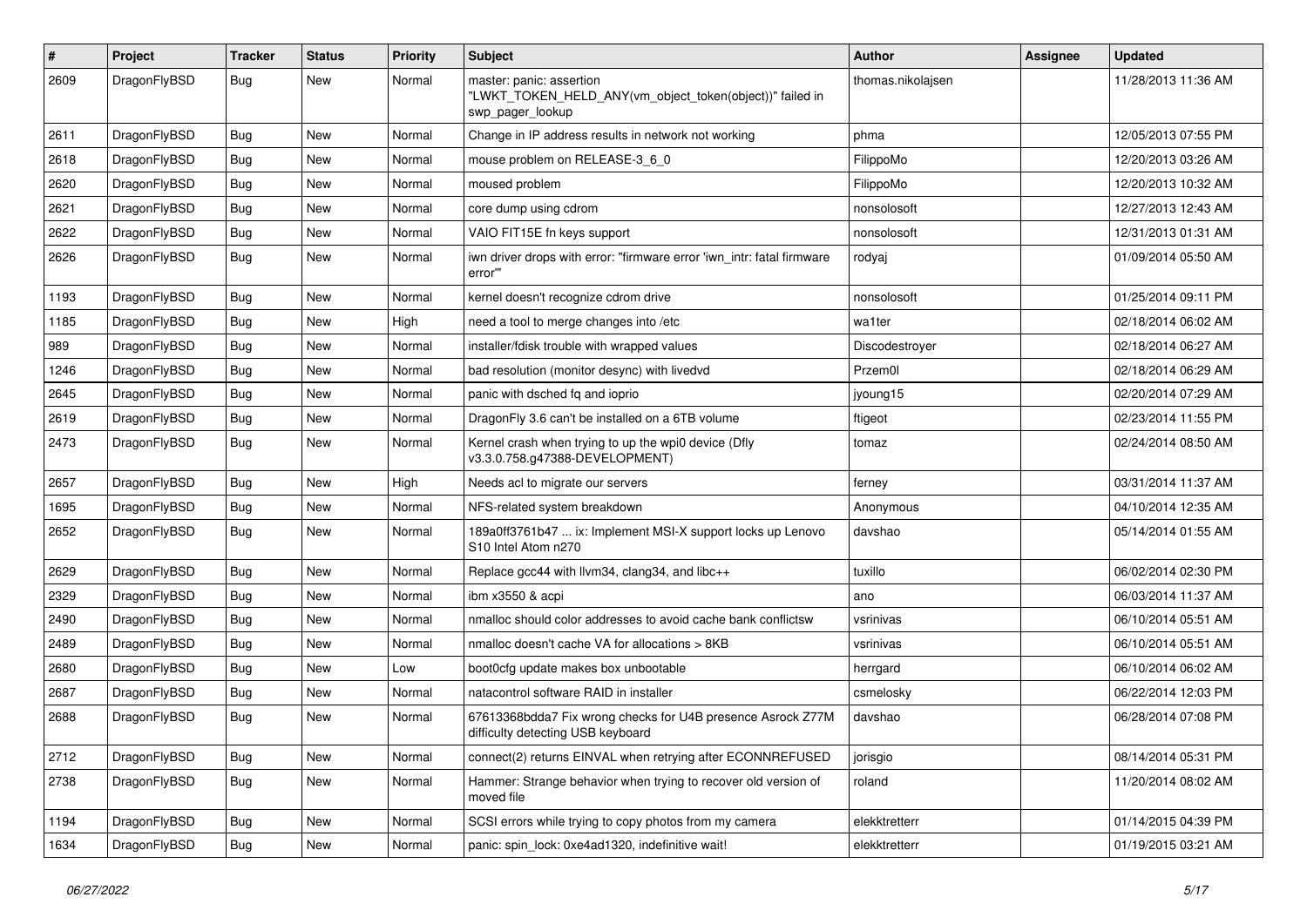| $\pmb{\#}$ | Project      | <b>Tracker</b> | <b>Status</b> | <b>Priority</b> | Subject                                                                                                       | Author           | Assignee | <b>Updated</b>      |
|------------|--------------|----------------|---------------|-----------------|---------------------------------------------------------------------------------------------------------------|------------------|----------|---------------------|
| 2788       | DragonFlyBSD | Bug            | <b>New</b>    | Normal          | ioctl GSLICEINFO: Not working for vnode slice                                                                 | mneumann         |          | 02/12/2015 07:49 AM |
| 2790       | DragonFlyBSD | Submit         | <b>New</b>    | Low             | filedesc softrefs increment code factoring                                                                    | dclink           |          | 02/21/2015 04:00 AM |
| 2799       | DragonFlyBSD | Bug            | <b>New</b>    | Normal          | Fatal trap 12 caused by moused(8) -p/dev/cual0                                                                | opvalues         |          | 03/04/2015 11:01 PM |
| 2802       | DragonFlyBSD | Bug            | <b>New</b>    | Normal          | USB Wifi urtwn0 crash from cd boot                                                                            | opvalues         |          | 03/10/2015 01:07 AM |
| 2803       | DragonFlyBSD | Bug            | <b>New</b>    | Normal          | HAMMER: Warning: UNDO area too small!                                                                         | ftigeot          |          | 03/11/2015 03:42 PM |
| 2809       | DragonFlyBSD | Bug            | New           | Normal          | hammer mirror-stream                                                                                          | masu             |          | 04/10/2015 12:33 AM |
| 2812       | DragonFlyBSD | Bug            | <b>New</b>    | Normal          | Panic on Intel DE3815TYKHE                                                                                    | tmorp            |          | 05/14/2015 03:14 PM |
| 2816       | DragonFlyBSD | Bug            | <b>New</b>    | Normal          | A multitasking process being debugged can get stuck                                                           | phma             |          | 05/19/2015 03:57 AM |
| 2820       | DragonFlyBSD | Bug            | <b>New</b>    | Normal          | TP-Link USB Wi-Fi adapter cannot be reattached to the system                                                  | shamaz           |          | 05/22/2015 09:45 PM |
| 2840       | DragonFlyBSD | Bug            | <b>New</b>    | Normal          | wrong voltage is reported                                                                                     | yellowrabbit2010 |          | 09/11/2015 06:09 PM |
| 2835       | DragonFlyBSD | Bug            | New           | Normal          | usr/include/c++/5.0/bits/c++locale.h likes<br>POSIX_C_SOURCE>=200809                                          | davshao          |          | 11/18/2015 03:40 AM |
| 2857       | DragonFlyBSD | Bug            | <b>New</b>    | Normal          | hammer stalls via bitcoin-qt                                                                                  | tkusumi          |          | 11/30/2015 06:52 AM |
| 2858       | DragonFlyBSD | Bug            | <b>New</b>    | Low             | Installer "Local or UTC" question should have "No" selected by<br>default.                                    | cgag             |          | 12/02/2015 01:18 PM |
| 2859       | DragonFlyBSD | Bug            | <b>New</b>    | Low             | Installer configuration menu always highlights "Select timezone", no<br>matter which step was last completed. | cgag             |          | 12/02/2015 01:54 PM |
| 2863       | DragonFlyBSD | Bug            | <b>New</b>    | Normal          | HAMMER synch tid is zero                                                                                      | shamaz           |          | 12/12/2015 11:24 PM |
| 2874       | DragonFlyBSD | Bug            | <b>New</b>    | Normal          | make world DESTDIR=/emptydir fails                                                                            | pascii           |          | 12/25/2015 07:04 AM |
| 2674       | DragonFlyBSD | Bug            | <b>New</b>    | Normal          | <b>GPT Support</b>                                                                                            | ftigeot          |          | 12/28/2015 02:54 PM |
| 2877       | DragonFlyBSD | Bug            | <b>New</b>    | Low             | sed fails when working with UTF-8 locale and non-UTF symbols                                                  | arcade@b1t.name  |          | 12/30/2015 11:20 AM |
| 2881       | DragonFlyBSD | Bug            | New           | Normal          | Pulseaudio hangs/resets system when starting X11                                                              | mneumann         |          | 01/09/2016 03:08 AM |
| 2882       | DragonFlyBSD | Bug            | <b>New</b>    | Low             | bridge sends packets from individual interfaces                                                               | arcade@b1t.name  |          | 01/09/2016 12:43 PM |
| 2886       | DragonFlyBSD | Bug            | New           | Normal          | dragonfly mail agent: sending a testmail causes high system load                                              | worf             |          | 02/05/2016 05:53 AM |
| 2887       | DragonFlyBSD | Bug            | New           | Low             | Missing extattr_namespace_to_string and<br>extattr_string_to_namespace functions                              | rubenk           |          | 02/06/2016 05:09 AM |
| 2892       | DragonFlyBSD | Bug            | <b>New</b>    | Normal          | swap pager:indefinite wait bufferf error                                                                      | lhmwzy           |          | 02/21/2016 10:32 PM |
| 2890       | DragonFlyBSD | Bug            | <b>New</b>    | Normal          | not able to boot usb installer on Toshiba Chromebook 2                                                        | johnnywhishbone  |          | 02/22/2016 03:42 AM |
| 2891       | DragonFlyBSD | <b>Bug</b>     | New           | Normal          | Kernel panic in IEEE802.11 related code                                                                       | shamaz           |          | 05/29/2016 05:49 PM |
| 2878       | DragonFlyBSD | <b>Bug</b>     | New           | Low             | [fix] CCVER problem when using clang and cpu extensions<br>(intrinsics)                                       | arcade@b1t.name  |          | 06/24/2016 04:25 AM |
| 2924       | DragonFlyBSD | Bug            | New           | Normal          | cat -v fails to tag characters in extended table with M- prefix with<br>some locales                          | sevan            |          | 07/11/2016 07:18 AM |
| 2930       | DragonFlyBSD | Bug            | New           | High            | 'objcache' causes panic during 'nfs_readdir'                                                                  | tofergus         |          | 07/26/2016 01:09 PM |
| 2931       | DragonFlyBSD | <b>Bug</b>     | New           | Low             | 'gdb' of 'vkernel' unable to print backtrace                                                                  | tofergus         |          | 07/26/2016 01:51 PM |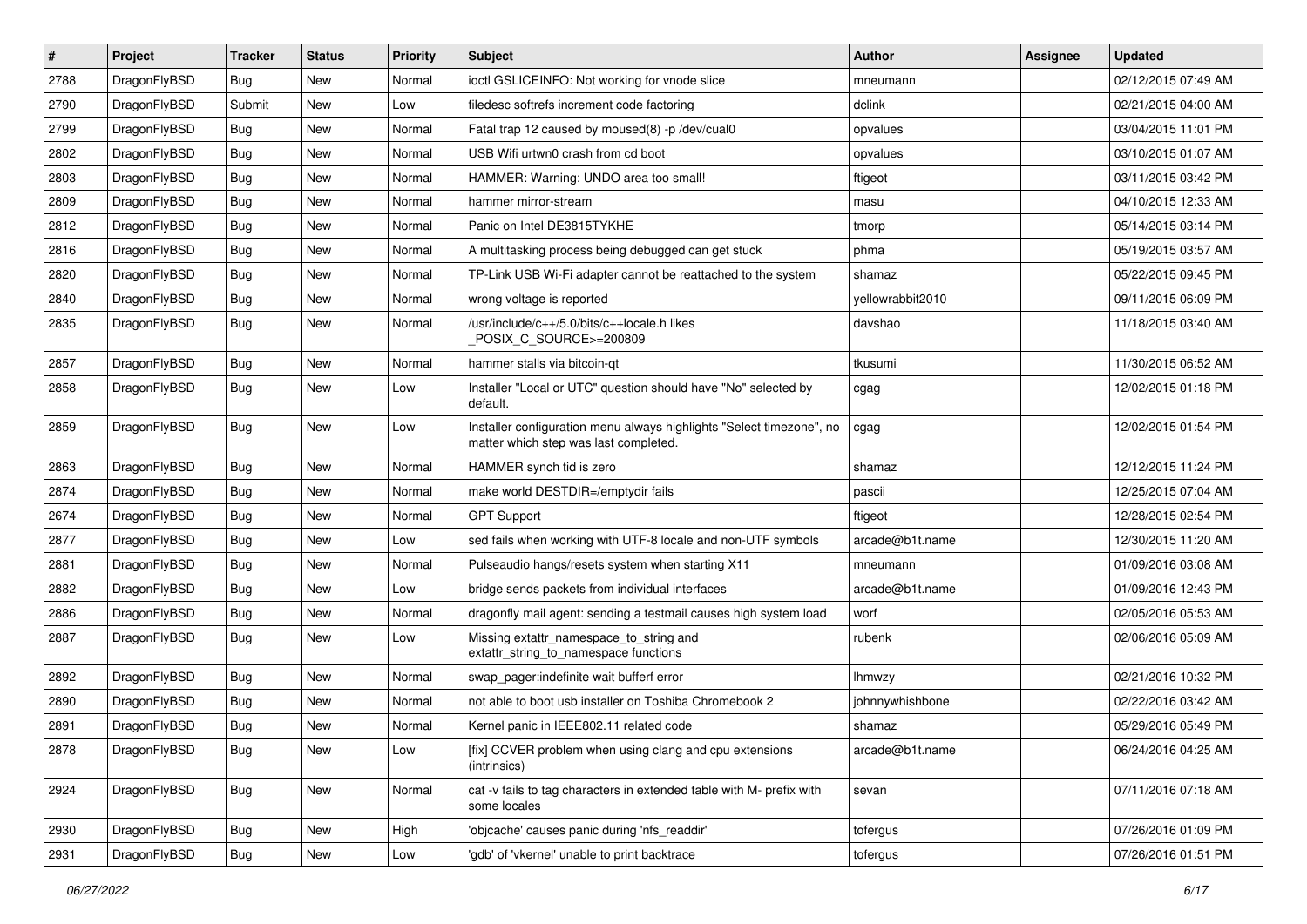| #    | Project      | <b>Tracker</b> | <b>Status</b> | <b>Priority</b> | <b>Subject</b>                                                                                          | <b>Author</b>          | Assignee | <b>Updated</b>      |
|------|--------------|----------------|---------------|-----------------|---------------------------------------------------------------------------------------------------------|------------------------|----------|---------------------|
| 2933 | DragonFlyBSD | Submit         | <b>New</b>    | Normal          | Remove unix domain socket support from cat(1)                                                           | sevan                  |          | 08/01/2016 08:10 PM |
| 2936 | DragonFlyBSD | Bug            | <b>New</b>    | Normal          | loader.efi crashes while loading kernel                                                                 | spaceille              |          | 08/20/2016 06:17 AM |
| 2915 | DragonFlyBSD | <b>Bug</b>     | New           | High            | Hammer mirror-copy problem                                                                              | t dfbsd                |          | 08/25/2016 05:28 AM |
| 2526 | DragonFlyBSD | Bug            | New           | Normal          | hammer cleanup doesn't run on first day of DST                                                          | pavalos                |          | 10/18/2016 05:28 PM |
| 2970 | DragonFlyBSD | <b>Bug</b>     | New           | Normal          | kernel 4.7: "Is -I" causes panic on UDF filesystem: "bgetvp -<br>overlapping buffer"                    | peeter                 |          | 12/21/2016 02:46 AM |
| 2972 | DragonFlyBSD | <b>Bug</b>     | New           | Normal          | ipfw3 "deny to me" does not work correctly                                                              | mneumann               |          | 12/27/2016 12:11 PM |
| 2994 | DragonFlyBSD | Bug            | New           | Normal          | Intermittent boot hangs after git: hammer - HAMMER Version 7                                            | davshao                |          | 03/30/2017 02:06 PM |
| 3006 | DragonFlyBSD | Bug            | New           | Normal          | boot0cfg: panic in kern_udev.c in function _udev_dict_set_cstr when<br>installing in VirtualBox         | MichiGreat             |          | 04/01/2017 02:22 PM |
| 3018 | DragonFlyBSD | <b>Bug</b>     | <b>New</b>    | Normal          | sys/bus/u4b/wlan/if run.c:5464]: (style) Redundant condition                                            | dcb                    |          | 04/11/2017 11:26 AM |
| 3022 | DragonFlyBSD | Bug            | New           | Normal          | sys/dev/netif/ath/ath/if ath.c:2142: strange bitmask?                                                   | dcb                    |          | 04/11/2017 11:49 AM |
| 3024 | DragonFlyBSD | <b>Bug</b>     | New           | Low             | sys/dev/netif/wi/if_wi.c:1090]: (style) Redundant condition                                             | dcb                    |          | 04/11/2017 11:56 AM |
| 3035 | DragonFlyBSD | Bug            | New           | Normal          | panic: assertion "cpu >= 0 && cpu < ncpus" failed in netisr_cpuport<br>at /usr/src/sys/net/netisr2.h:87 | masu                   |          | 05/11/2017 01:24 AM |
| 3036 | DragonFlyBSD | Bug            | New           | Normal          | panic in icmp redirect start() ASSERT IN NETISR(0)                                                      | tautolog               |          | 05/11/2017 07:27 PM |
| 3049 | DragonFlyBSD | Bug            | New           | Normal          | panic DragonFly v4.8.1-RELEASE by mounting a malformed<br>msdosfs image [12.128]                        | open.source@ribose.com |          | 08/14/2017 02:53 AM |
| 3051 | DragonFlyBSD | <b>Bug</b>     | New           | Normal          | panic DragonFly v4.8.1-RELEASE by mounting a malformed NTFS<br>image [12.000]                           | open.source@ribose.com |          | 08/14/2017 03:20 AM |
| 3052 | DragonFlyBSD | Bug            | <b>New</b>    | Normal          | panic DragonFly v4.8.1-RELEASE by mounting a malformed NTFS<br>image [64.000]                           | open.source@ribose.com |          | 08/14/2017 03:22 AM |
| 3025 | DragonFlyBSD | <b>Bug</b>     | New           | Normal          | sys/dev/powermng/powernow/powernow.c:284: bad comparison ?                                              | dcb                    |          | 09/23/2017 07:45 AM |
| 3076 | DragonFlyBSD | Bug            | New           | Normal          | sys/dev/netif/ig_hal/e1000_ich8lan.c:1594: sanity checking mixup?                                       | dcb                    |          | 10/11/2017 01:58 AM |
| 3110 | DragonFlyBSD | <b>Bug</b>     | New           | Normal          | crash with ipfw3 under load                                                                             | bnegre82               |          | 12/09/2017 06:22 AM |
| 3116 | DragonFlyBSD | Bug            | <b>New</b>    | Normal          | da0 detects on very big volume if to _remove_ usb install stick and<br>reboot on Intel NUC5PPYH         | dpostolov              |          | 01/07/2018 09:40 PM |
| 3117 | DragonFlyBSD | <b>Bug</b>     | New           | Normal          | Problem with colours if "intel" video-driver used                                                       | dpostolov              |          | 01/07/2018 11:35 PM |
| 3129 | DragonFlyBSD | <b>Bug</b>     | <b>New</b>    | High            | Kernel panic with 5.2.0 on A2SDi-4C-HLN4F                                                               | stateless              |          | 04/24/2018 12:50 AM |
| 3132 | DragonFlyBSD | Bug            | New           | Low             | unifdef mined                                                                                           | bcallah                |          | 04/26/2018 08:34 PM |
| 3134 | DragonFlyBSD | <b>Bug</b>     | <b>New</b>    | Normal          | RFC 3021 (/31 networks) appear to be unsupported                                                        | jailbird               |          | 05/16/2018 11:03 PM |
| 3135 | DragonFlyBSD | Submit         | New           | Normal          | Add EVFILT_RECV and EVFILT_SEND                                                                         | tautolog               |          | 05/25/2018 09:59 PM |
| 3139 | DragonFlyBSD | <b>Bug</b>     | New           | Normal          | USB Mouse Does Not Work in DragonflyBSD guest on VirtualBox                                             | chiguy1256             |          | 06/24/2018 10:14 PM |
| 3142 | DragonFlyBSD | Submit         | New           | Normal          | lib/libdmsg: Unbreak using new API EVP CIPHER CTX new()                                                 | tkusumi                |          | 07/08/2018 04:18 AM |
| 3143 | DragonFlyBSD | <b>Bug</b>     | New           | Normal          | assertion "0" failed in hammer2 inode xop chain sync                                                    | cbin                   |          | 07/18/2018 12:50 PM |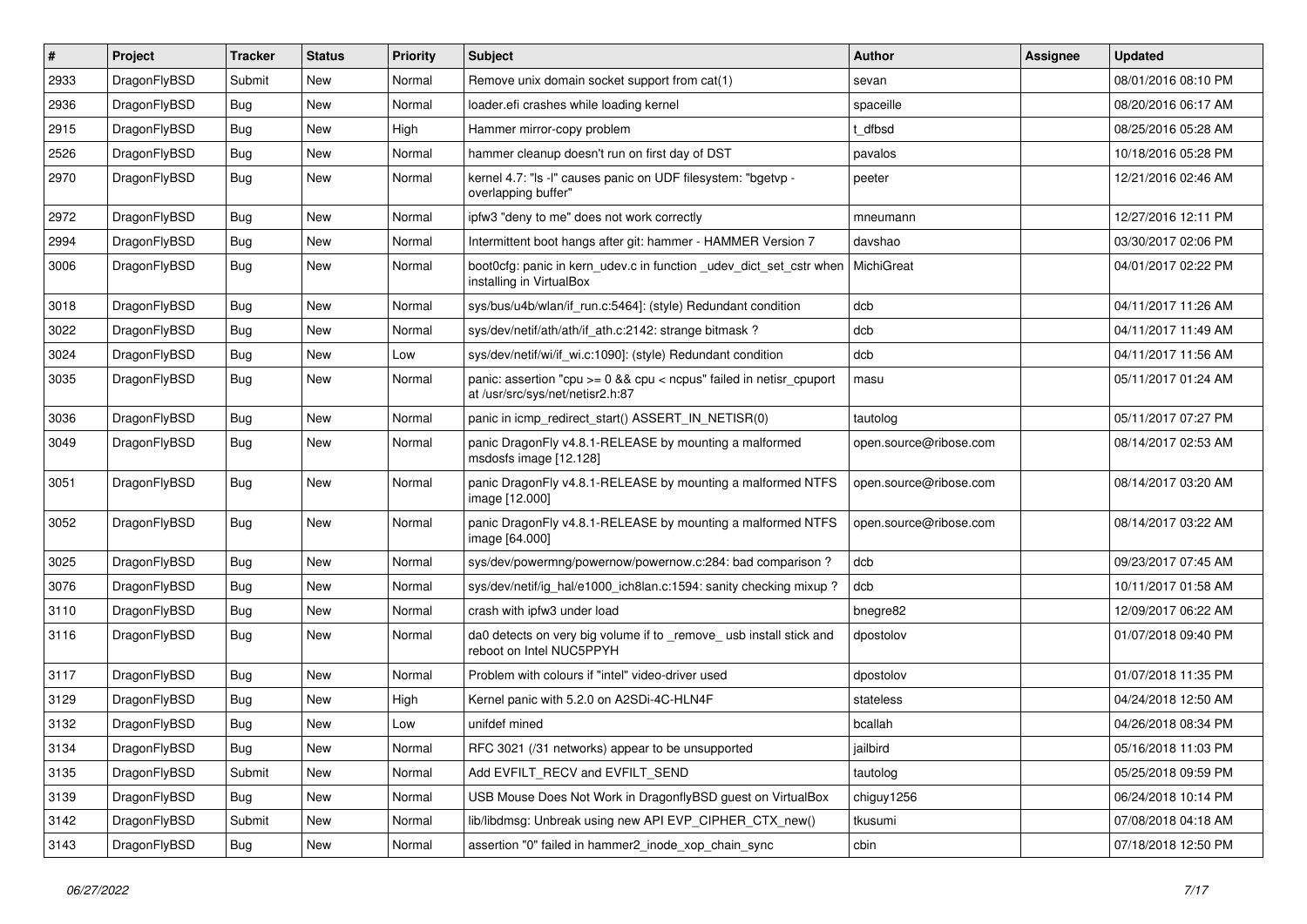| $\sharp$ | Project      | <b>Tracker</b> | <b>Status</b> | <b>Priority</b> | Subject                                                                                                                                                     | <b>Author</b>     | Assignee | <b>Updated</b>      |
|----------|--------------|----------------|---------------|-----------------|-------------------------------------------------------------------------------------------------------------------------------------------------------------|-------------------|----------|---------------------|
| 3120     | DragonFlyBSD | Bug            | <b>New</b>    | Normal          | Intel AC 8260 firmware does not load                                                                                                                        | Vintodrimmer      |          | 08/28/2018 03:30 AM |
| 3147     | DragonFlyBSD | Submit         | <b>New</b>    | Normal          | Enable headless installation                                                                                                                                | ddegroot          |          | 10/09/2018 01:25 PM |
| 2898     | DragonFlyBSD | <b>Bug</b>     | New           | Normal          | <b>HAMMER</b> panic                                                                                                                                         | pavalos           |          | 11/03/2018 07:05 AM |
| 2287     | DragonFlyBSD | Bug            | <b>New</b>    | Normal          | HAMMER(ROOT) Illegal UNDO TAIL signature at<br>300000001967c000                                                                                             | y0n3t4n1          |          | 11/07/2018 01:22 AM |
| 3157     | DragonFlyBSD | Bug            | New           | Normal          | TP-Link UE300 not working in 5.2-RELEASE                                                                                                                    | tuxillo           |          | 11/15/2018 02:08 PM |
| 2250     | DragonFlyBSD | Bug            | <b>New</b>    | Normal          | Kernel panic                                                                                                                                                | adamk             |          | 11/23/2018 01:10 AM |
| 3141     | DragonFlyBSD | <b>Bug</b>     | <b>New</b>    | Normal          | dhclient blocks boot process                                                                                                                                | rowo              |          | 12/16/2018 11:01 AM |
| 3165     | DragonFlyBSD | <b>Bug</b>     | <b>New</b>    | Normal          | Looping at boot time                                                                                                                                        | gop               |          | 12/28/2018 01:04 PM |
| 3184     | DragonFlyBSD | Bug            | <b>New</b>    | Normal          | tsleep(9) return value when PCATCH specified                                                                                                                | tkusumi           |          | 04/03/2019 06:49 AM |
| 1850     | DragonFlyBSD | Bug            | New           | Normal          | volume-add on hammer root fs panic                                                                                                                          | Johannes.Hofmann  |          | 04/18/2019 04:27 AM |
| 3124     | DragonFlyBSD | Bug            | <b>New</b>    | High            | DragonFlyBSD 5.0.2 with Hammer2 with UEFI install doesn't boot                                                                                              | wiesl             |          | 06/18/2019 05:07 AM |
| 3047     | DragonFlyBSD | <b>Bug</b>     | <b>New</b>    | Normal          | HAMMER critical write error                                                                                                                                 | samuel            |          | 06/19/2019 09:50 AM |
| 3194     | DragonFlyBSD | Bug            | New           | High            | Hammer kernel crash on mirror-stream of PFS after upgrade<br>(assertion "cursor->flags &<br>HAMMER_CURSOR_ITERATE_CHECK" failed in<br>hammer_btree_iterate) | Anonymous         |          | 06/29/2019 01:32 PM |
| 3196     | DragonFlyBSD | Bug            | <b>New</b>    | Normal          | test issue after redmine upgrade (2)                                                                                                                        | tuxillo           |          | 07/05/2019 04:33 AM |
| 3199     | DragonFlyBSD | <b>Bug</b>     | <b>New</b>    | Normal          | PFS label not found panic                                                                                                                                   | tse               |          | 08/21/2019 03:51 AM |
| 3206     | DragonFlyBSD | Submit         | New           | Normal          | update psm/kbd to FreeBSD 12.0 code                                                                                                                         | htse              |          | 10/05/2019 03:49 PM |
| 3209     | DragonFlyBSD | <b>Bug</b>     | New           | Normal          | svc has some minor bugs                                                                                                                                     | arcade@b1t.name   |          | 10/24/2019 09:08 AM |
| 3215     | DragonFlyBSD | <b>Bug</b>     | <b>New</b>    | Normal          | Hang in tcdrain(3) after write(3)                                                                                                                           | noloader          |          | 11/25/2019 03:08 PM |
| 3217     | DragonFlyBSD | Bug            | New           | Normal          | rescue tools: make install fails if rescue folder doesn't exist                                                                                             | t_dfbsd           |          | 11/27/2019 08:16 PM |
| 3218     | DragonFlyBSD | <b>Bug</b>     | <b>New</b>    | Normal          | Kernel panics are not sent to comconsole when booted over EFI                                                                                               | mqudsi            |          | 12/02/2019 08:52 PM |
| 3222     | DragonFlyBSD | <b>Bug</b>     | New           | Normal          | gcc - undefined reference to '__atomic_load' (missing libatomic?)                                                                                           | mneumann          |          | 02/08/2020 02:45 AM |
| 3224     | DragonFlyBSD | Bug            | <b>New</b>    | Normal          | Kernel panic when trying to ping6                                                                                                                           | zhtw              |          | 03/08/2020 08:55 AM |
| 3225     | DragonFlyBSD | Bug            | New           | Normal          | nfsd freeze when using gemu                                                                                                                                 | tse               |          | 03/17/2020 11:52 AM |
| 3227     | DragonFlyBSD | Submit         | New           | Normal          | Add HAMMER2 instructions in the installation medium README                                                                                                  | daftaupe          |          | 03/26/2020 03:34 PM |
| 3219     | DragonFlyBSD | Bug            | New           | Normal          | x11/xorg port can not be build                                                                                                                              | <b>UlasSAYGIN</b> |          | 03/31/2020 08:57 AM |
| 3231     | DragonFlyBSD | <b>Bug</b>     | New           | Normal          | wifi drops on 5.8                                                                                                                                           | tse               |          | 04/06/2020 05:08 AM |
| 3226     | DragonFlyBSD | <b>Bug</b>     | <b>New</b>    | Normal          | Xorg freezes in vm: thread stuck in "objtrm1"                                                                                                               | peeter            |          | 04/08/2020 02:10 AM |
| 3197     | DragonFlyBSD | <b>Bug</b>     | New           | Normal          | DragonFly upgrades                                                                                                                                          | tse               |          | 04/18/2020 04:18 PM |
| 3235     | DragonFlyBSD | <b>Bug</b>     | New           | Normal          | Kernel panic in devfs_vnops.c                                                                                                                               | mneumann          |          | 04/28/2020 07:00 AM |
| 3238     | DragonFlyBSD | <b>Bug</b>     | New           | Normal          | race conditions when printing from vkernel console                                                                                                          | piecuch           |          | 05/19/2020 02:50 PM |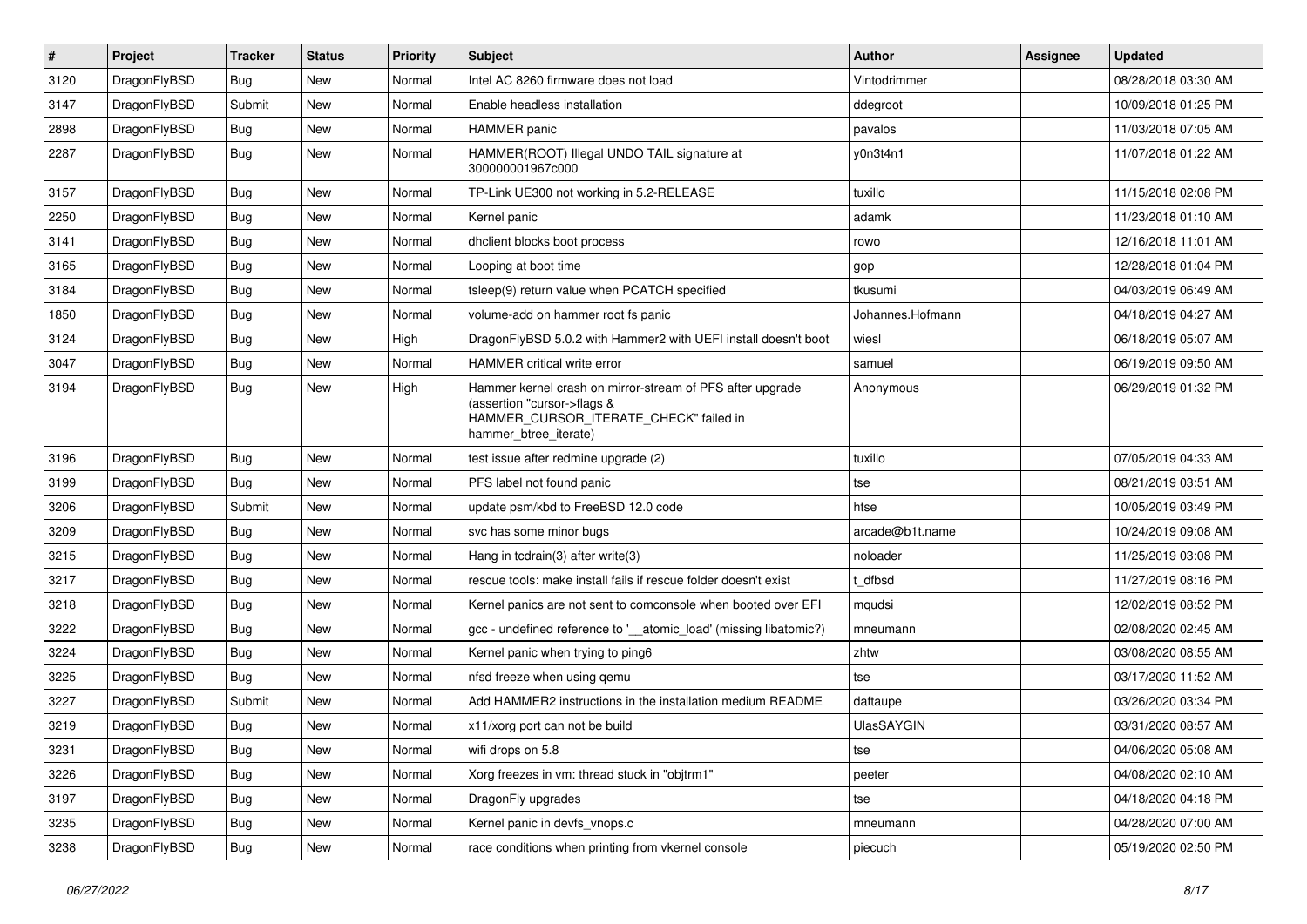| $\pmb{\#}$ | Project      | <b>Tracker</b> | <b>Status</b> | <b>Priority</b> | <b>Subject</b>                                                                                                       | <b>Author</b>     | <b>Assignee</b> | <b>Updated</b>      |
|------------|--------------|----------------|---------------|-----------------|----------------------------------------------------------------------------------------------------------------------|-------------------|-----------------|---------------------|
| 3239       | DragonFlyBSD | Bug            | <b>New</b>    | Normal          | unable to SIGKILL glitched emacs                                                                                     | piecuch           |                 | 05/26/2020 03:30 AM |
| 3240       | DragonFlyBSD | Bug            | New           | High            | compile error because of openssl with /usr/dports/security/rhash for<br>mysql 8 install                              | <b>UlasSAYGIN</b> |                 | 06/04/2020 08:05 AM |
| 3208       | DragonFlyBSD | Bug            | <b>New</b>    | Normal          | Crash related to nfsd                                                                                                | tse               |                 | 06/11/2020 05:52 AM |
| 3170       | DragonFlyBSD | <b>Bug</b>     | <b>New</b>    | Normal          | repeatable nfsd crash                                                                                                | tse               |                 | 06/11/2020 05:52 AM |
| 3107       | DragonFlyBSD | Bug            | New           | Low             | ACPI interrupt storm when loading i915 on Lenovo T460                                                                | oyvinht           |                 | 07/15/2020 07:01 AM |
| 3245       | DragonFlyBSD | Bug            | <b>New</b>    | Normal          | panic: free: guard1x fail, i915 load from loader.conf                                                                | polachok          |                 | 08/21/2020 10:36 AM |
| 2587       | DragonFlyBSD | Bug            | <b>New</b>    | Normal          | SATA DVD writer not detected by DragonFly                                                                            | srussell          |                 | 09/04/2020 08:55 AM |
| 3246       | DragonFlyBSD | Bug            | <b>New</b>    | Normal          | HAMMER2 unable to handle ENOSPC properly                                                                             | tkusumi           |                 | 09/04/2020 11:11 AM |
| 3243       | DragonFlyBSD | Bug            | <b>New</b>    | Normal          | SMART status not reported properly for SSD disks                                                                     | daftaupe          |                 | 09/09/2020 11:03 PM |
| 3247       | DragonFlyBSD | <b>Bug</b>     | New           | Normal          | Kernel panic doing nothing much                                                                                      | phma              |                 | 09/12/2020 11:40 PM |
| 3249       | DragonFlyBSD | Bug            | <b>New</b>    | Normal          | HAMMER2 fsync(2) not working properly                                                                                | tkusumi           |                 | 09/21/2020 07:07 AM |
| 3252       | DragonFlyBSD | Bug            | New           | Normal          | tcsetattr/tcgetattr set errno incorrectly on non-TTY                                                                 | tonyc             |                 | 10/26/2020 09:34 PM |
| 3041       | DragonFlyBSD | Submit         | <b>New</b>    | Normal          | firmware: Remove embedding of multiple images in one module.                                                         | Anonymous         |                 | 12/25/2020 02:15 AM |
| 3228       | DragonFlyBSD | Bug            | <b>New</b>    | Low             | pfi_kif_unref: state refcount <= 0 in dmesg                                                                          | justin            |                 | 03/05/2021 06:39 AM |
| 3266       | DragonFlyBSD | Bug            | New           | High            | Filesystems broken due to "KKASSERT(count &<br>TOK_COUNTMASK);"                                                      | tkusumi           |                 | 03/15/2021 01:21 PM |
| 1594       | DragonFlyBSD | Bug            | New           | Normal          | Kernel panic during boot from Live CD on Dell E6400                                                                  | bodie             |                 | 05/11/2021 03:54 AM |
| 2544       | DragonFlyBSD | Bug            | New           | Normal          | live DVD system boot (menu option 1) caused db> prompt on<br>PE1950                                                  | estrabd           |                 | 05/11/2021 03:54 AM |
| 2630       | DragonFlyBSD | Bug            | New           | Normal          | Bring in latest iconv fixes from FreeBSD10 as well as csmapper<br>updates                                            | tuxillo           |                 | 05/11/2021 03:54 AM |
| 2641       | DragonFlyBSD | Bug            | <b>New</b>    | Normal          | Panic when loading natapci as module                                                                                 | tuxillo           |                 | 05/11/2021 03:54 AM |
| 2647       | DragonFlyBSD | Bug            | New           | Normal          | HAMMER panic on 3.6.0                                                                                                | tuxillo           |                 | 05/11/2021 03:54 AM |
| 2708       | DragonFlyBSD | Bug            | <b>New</b>    | Normal          | unable to send TCP nor UDP on age(4) interface                                                                       | dermiste          |                 | 05/11/2021 03:54 AM |
| 2067       | DragonFlyBSD | <b>Bug</b>     | <b>New</b>    | Normal          | sound/pcm: "play interrupt timeout, channel dead"                                                                    | matthiasr         |                 | 05/11/2021 03:55 AM |
| 2735       | DragonFlyBSD | Bug            | New           | Urgent          | iwn panics SYSSASSERT                                                                                                | cnb               |                 | 05/11/2021 03:55 AM |
| 2736       | DragonFlyBSD | Bug            | New           | High            | kernel panics on acpi_timer_probe function                                                                           | cnb               |                 | 05/11/2021 03:55 AM |
| 2808       | DragonFlyBSD | <b>Bug</b>     | New           | Normal          | X freeze by switching between X and VT - results in black screen                                                     | lukesky333        |                 | 05/11/2021 03:55 AM |
| 1313       | DragonFlyBSD | <b>Bug</b>     | New           | Low             | Signal code in kernel needs major overhaul (signal queues,<br>si code, si addr)                                      | hasso             |                 | 05/11/2021 04:00 AM |
| 2675       | DragonFlyBSD | Bug            | New           | Low             | Ultimate N WiFi Link 5300 get iwn_intr: fatal firmware error on 5GHz                                                 | revuwa            |                 | 05/11/2021 04:07 AM |
| 2852       | DragonFlyBSD | Bug            | New           | Normal          | Hammer File System - hangs on undo during system boot / mount -<br>will not recover on DragonFlyBSD newer than 3.6.0 | abale             |                 | 05/11/2021 04:07 AM |
| 1192       | DragonFlyBSD | Submit         | New           | Normal          | KKASSERTs in sys/kern/uipc_{msg,socket}.c are too strict                                                             | rumcic            |                 | 05/11/2021 04:07 AM |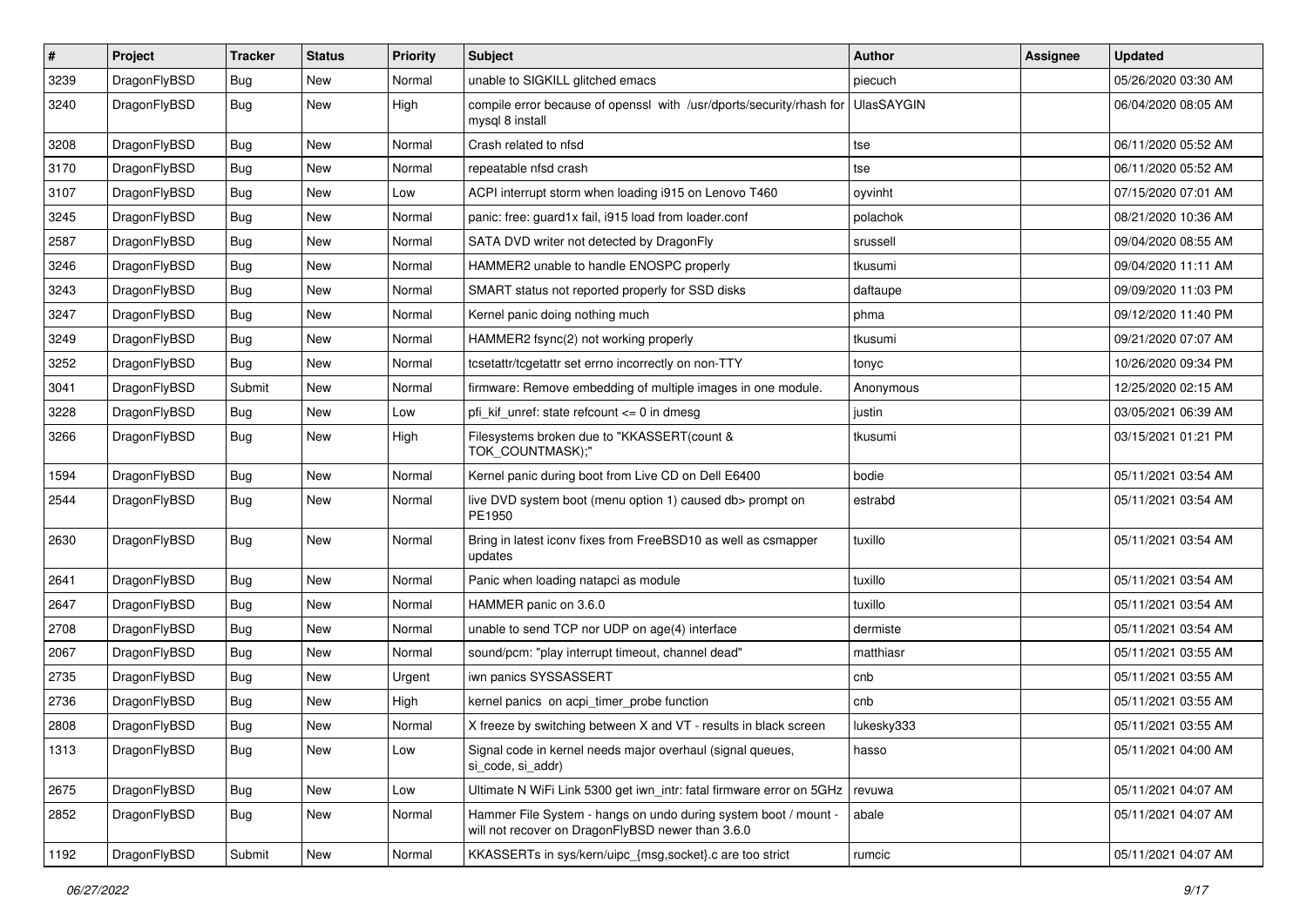| $\pmb{\#}$ | Project      | <b>Tracker</b> | <b>Status</b> | <b>Priority</b> | Subject                                                                                                   | <b>Author</b>   | <b>Assignee</b> | <b>Updated</b>      |
|------------|--------------|----------------|---------------|-----------------|-----------------------------------------------------------------------------------------------------------|-----------------|-----------------|---------------------|
| 2921       | DragonFlyBSD | Submit         | <b>New</b>    | Normal          | Allow moused to accept userland mouse events                                                              | tautolog        |                 | 05/11/2021 04:08 AM |
| 3101       | DragonFlyBSD | Bug            | <b>New</b>    | Low             | PFI CGI install not working in dragonflybsd 5.0.1 USB install                                             | bnegre82        |                 | 05/11/2021 04:14 AM |
| 2917       | DragonFlyBSD | Bug            | New           | Normal          | da8: reading primary partition table: error accessing offset<br>000000000000 for 512                      | liweitianux     |                 | 05/11/2021 08:43 PM |
| 2806       | DragonFlyBSD | <b>Bug</b>     | <b>New</b>    | Normal          | failed to configure a link-local address on ath $0$ (errno = 22)                                          | Chingyuan       |                 | 05/25/2021 01:00 AM |
| 3281       | DragonFlyBSD | Bug            | New           | Normal          | Crash after leaving unattended for a while                                                                | bhaible         |                 | 07/10/2021 03:32 AM |
| 3284       | DragonFlyBSD | Bug            | <b>New</b>    | Normal          | Wrong towlower() result for U+038A                                                                        | bhaible         |                 | 07/10/2021 03:34 AM |
| 3283       | DragonFlyBSD | Bug            | New           | Normal          | mknodat() cannot create FIFOs                                                                             | bhaible         |                 | 07/10/2021 03:34 AM |
| 3282       | DragonFlyBSD | Bug            | New           | Normal          | unexpected errno value from fopen()                                                                       | bhaible         |                 | 07/10/2021 03:34 AM |
| 3280       | DragonFlyBSD | Bug            | <b>New</b>    | Normal          | KMS console and i915(4) not working in 6.0                                                                | cmusser         |                 | 07/10/2021 03:35 AM |
| 3276       | DragonFlyBSD | Submit         | New           | Normal          | Add option controlling whether gpt expand expands the last partition<br>(needs testing)                   | falsifian       |                 | 07/10/2021 03:35 AM |
| 3278       | DragonFlyBSD | <b>Bug</b>     | <b>New</b>    | Normal          | Second screen image is distorted                                                                          | arcade@b1t.name |                 | 07/10/2021 03:36 AM |
| 3189       | DragonFlyBSD | Bug            | <b>New</b>    | Normal          | Allow DragonFly Mail Agent to accept an alternate config via<br>command line switch                       | iang            |                 | 08/16/2021 12:42 AM |
| 3201       | DragonFlyBSD | Submit         | New           | Normal          | Fixes make search display                                                                                 | htse            |                 | 08/20/2021 04:02 PM |
| 3298       | DragonFlyBSD | Bug            | New           | Normal          | Running "w" and having logged in via XDM through VNC, "w" prints<br>an extra error message                | piecuch         |                 | 10/25/2021 09:16 AM |
| 3302       | DragonFlyBSD | <b>Bug</b>     | <b>New</b>    | Normal          | Will not boot on System76 Lemur Pro (lemp10)                                                              | piecuch         |                 | 11/03/2021 10:21 AM |
| 1559       | DragonFlyBSD | Bug            | New           | Normal          | kernel trap                                                                                               | phma            |                 | 11/27/2021 08:43 AM |
| 1947       | DragonFlyBSD | Bug            | New           | Low             | GA-880GM-UD2H (rev. 1.3) AHCI fails to detect disks at the end of<br>the RAID controller                  | eocallaghan     |                 | 11/27/2021 08:46 AM |
| 3301       | DragonFlyBSD | Bug            | <b>New</b>    | Normal          | Gkrellm from the packages is not showing logged in users in main<br>window, logged in users always $== 0$ | adrian          |                 | 01/08/2022 04:24 AM |
| 3300       | DragonFlyBSD | Bug            | <b>New</b>    | Normal          | Running Xvnc from TigerVNC package through the INETD daemon<br>in TCP WAIT mode fails hard                | adrian          |                 | 01/08/2022 04:25 AM |
| 3311       | DragonFlyBSD | <b>Bug</b>     | <b>New</b>    | Low             | TrueCrypt support may cause kernel crash                                                                  | arcade@b1t.name |                 | 04/29/2022 06:19 AM |
| 3029       | DragonFlyBSD | <b>Bug</b>     | New           | Normal          | Running DflyBSD 4.8 on FreeBSD bhyve as a guest                                                           | iron            |                 | 05/13/2022 04:33 AM |
| 1774       | DragonFlyBSD | Bug            | <b>New</b>    | Normal          | New IP header cleanup branch available for testing                                                        | dillon          |                 | 05/15/2022 10:59 AM |
| 1826       | DragonFlyBSD | <b>Bug</b>     | New           | Normal          | panic during boot: assertion so->so port  in tcp input                                                    | ftigeot         |                 | 05/15/2022 11:05 AM |
| 1836       | DragonFlyBSD | Bug            | New           | Normal          | Incorrect TCP checksum show up in tcpdump                                                                 | robgar1         |                 | 05/15/2022 11:22 AM |
| 1818       | DragonFlyBSD | Bug            | New           | Normal          | panic: Bad tailg NEXT (kqueue issue ?)                                                                    | ftigeot         |                 | 05/15/2022 11:40 AM |
| 1877       | DragonFlyBSD | Bug            | New           | Normal          | Freeze during 1st hammer cleanup after new install                                                        | elekktretterr   |                 | 05/15/2022 11:43 AM |
| 3312       | DragonFlyBSD | Submit         | New           | Normal          | hammer2: redundant chain modify after chain creation                                                      | tkusumi         |                 | 05/15/2022 01:35 PM |
| 1899       | DragonFlyBSD | Bug            | New           | Normal          | Keyboard doesn't work                                                                                     | fransm          |                 | 05/15/2022 03:32 PM |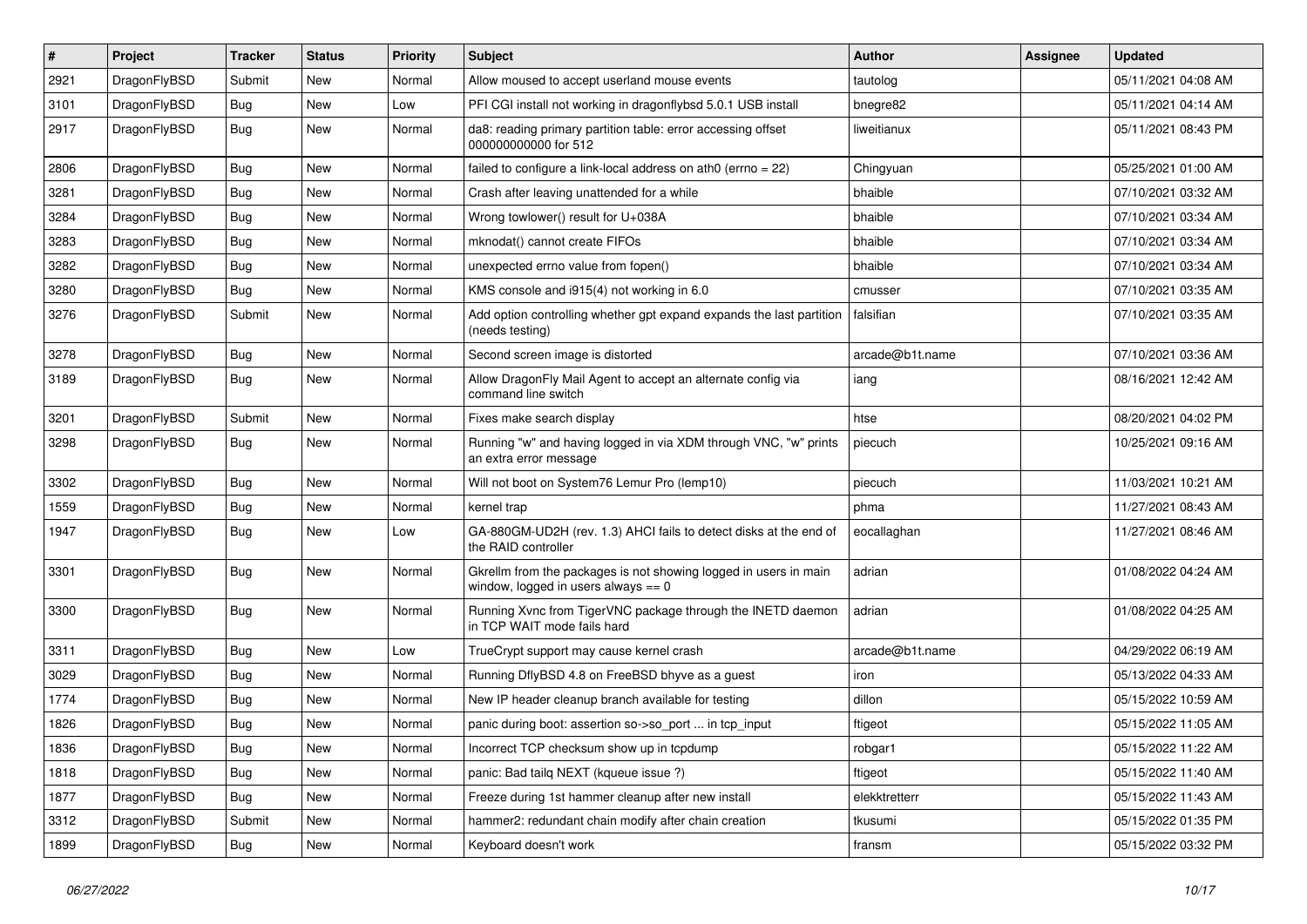| $\vert$ # | Project      | <b>Tracker</b> | <b>Status</b> | <b>Priority</b> | Subject                                                                                                | <b>Author</b>      | Assignee | <b>Updated</b>      |
|-----------|--------------|----------------|---------------|-----------------|--------------------------------------------------------------------------------------------------------|--------------------|----------|---------------------|
| 1942      | DragonFlyBSD | Bug            | New           | Normal          | locking against myself in getcacheblk()?                                                               | qhwt.dfly          |          | 05/31/2022 02:15 PM |
| 1982      | DragonFlyBSD | Bug            | New           | Low             | There is no linuxulator on x86-64                                                                      | herrgard           |          | 05/31/2022 02:25 PM |
| 1975      | DragonFlyBSD | Bug            | New           | Normal          | Applications seg fault in select() and poll()                                                          | rumcic             |          | 05/31/2022 02:58 PM |
| 2042      | DragonFlyBSD | Bug            | New           | Normal          | kernel panic, when run boot0cfg                                                                        | sepherosa          |          | 05/31/2022 03:01 PM |
| 2122      | DragonFlyBSD | Submit         | <b>New</b>    | Normal          | [Review] Fixes to the VFS layer                                                                        | ftigeot            |          | 05/31/2022 03:25 PM |
| 2495      | DragonFlyBSD | Bug            | New           | High            | DFBSD v3.3.0.960.g553fe7 - ocnt != 0" failed in<br>prop_object_release                                 | tuxillo            |          | 05/31/2022 04:08 PM |
| 2498      | DragonFlyBSD | Bug            | <b>New</b>    | Normal          | DFBSD v3.2.2-RELEASE - LIST_FIRST(&bp->b_dep) == NULL"<br>failed in vfs vmio release                   | tuxillo            |          | 05/31/2022 04:09 PM |
| 3313      | DragonFlyBSD | <b>Bug</b>     | New           | Normal          | Can't boot from my live USB at all. The kernel loading process<br>hangs.                               | rempas             |          | 06/03/2022 12:16 AM |
| 2509      | DragonFlyBSD | Bug            | New           | Normal          | Redefinition of DIRBLKSIZ in restore(8)                                                                | swildner           |          | 06/04/2022 04:40 AM |
| 3316      | DragonFlyBSD | <b>Bug</b>     | <b>New</b>    | Normal          | hammer2_dirent_create() allows creating >1 dirents with the same<br>name                               | tkusumi            |          | 06/05/2022 12:35 PM |
| 2282      | DragonFlyBSD | <b>Bug</b>     | In Progress   | Normal          | gdb segfaults with certain corefiles                                                                   | tuxillo            |          | 01/18/2012 04:40 PM |
| 1669      | DragonFlyBSD | <b>Bug</b>     | In Progress   | Normal          | Drive wont open using button                                                                           | elekktretterr      |          | 02/29/2012 12:05 PM |
| 2345      | DragonFlyBSD | <b>Bug</b>     | In Progress   | Normal          | DFBSD v3.1.0.457.gd679f - NFS panic on diskless station                                                | tuxillo            |          | 04/07/2012 05:22 PM |
| 2351      | DragonFlyBSD | <b>Bug</b>     | In Progress   | Normal          | DFBSD v3.1.0.579.g44ccf - Stuck during startup, random freezes                                         | tuxillo            |          | 04/24/2012 08:21 AM |
| 2296      | DragonFlyBSD | <b>Bug</b>     | In Progress   | High            | panic: assertion "m->wire_count > 0" failed                                                            | thomas.nikolajsen  |          | 08/30/2012 06:09 AM |
| 2499      | DragonFlyBSD | <b>Bug</b>     | In Progress   | Urgent          | DRAGONFLY_3_2 lockd not responding correctly                                                           | Nerzhul            |          | 01/22/2013 12:47 PM |
| 331       | DragonFlyBSD | <b>Bug</b>     | In Progress   | Normal          | ftpsesame (aka Bridging S01E03)                                                                        | bastyaelvtars      |          | 03/09/2013 12:28 PM |
| 725       | DragonFlyBSD | <b>Bug</b>     | In Progress   | Low             | 'make distribution' fails w/'ro' /usr/obj                                                              | c.turner           |          | 03/09/2013 01:01 PM |
| 1502      | DragonFlyBSD | <b>Bug</b>     | In Progress   | Normal          | Lock while deleting files from nohistory HAMMER directories                                            | hasso              |          | 03/10/2013 04:28 AM |
| 2731      | DragonFlyBSD | <b>Bug</b>     | In Progress   | Normal          | Screen full of random colors when starting Xorg with Intel Haswell<br>HD Graphics P4600                | ikatzmaier         |          | 11/12/2014 04:08 PM |
| 1307      | DragonFlyBSD | <b>Bug</b>     | In Progress   | Normal          | hammer tid -2 shows unexpected result                                                                  | corecode           |          | 10/18/2016 05:29 PM |
| 3021      | DragonFlyBSD | <b>Bug</b>     | In Progress   | Normal          | sys/dev/drm/i915/i915_gem_stolen.c:115]: (error) Signed integer<br>overflow for expression '65535<<20' | dcb                |          | 04/11/2017 12:46 PM |
| 3011      | DragonFlyBSD | <b>Bug</b>     | In Progress   | Normal          | dragonfly/sys/dev/netif/re/re.c: suspicious code ?                                                     | dcb                |          | 07/29/2017 01:26 AM |
| 3111      | DragonFlvBSD | <b>Bug</b>     | In Progress   | High            | Mouse lags every second heavily under X11                                                              | mneumann           |          | 12/12/2017 09:46 PM |
| 884       | DragonFlyBSD | <b>Bug</b>     | In Progress   | High            | Performance/memory problems under filesystem IO load                                                   | hasso              |          | 05/11/2021 03:50 AM |
| 1368      | DragonFlyBSD | Bug            | In Progress   | Normal          | suspend signal race?                                                                                   | qhwt+dfly          |          | 05/11/2021 03:51 AM |
| 604       | DragonFlyBSD | <b>Bug</b>     | In Progress   | Normal          | 1.8.1-RELEASE - clock runs fast on mainboard ASUS P5A-B                                                | yeti               |          | 05/11/2021 03:55 AM |
| 1148      | DragonFlyBSD | <b>Bug</b>     | In Progress   | Low             | BCM4311 wireless network adapter detected but not functional                                           | archimedes.gaviola |          | 05/11/2021 04:00 AM |
| 1181      | DragonFlyBSD | <b>Bug</b>     | In Progress   | Normal          | ACX111 panic                                                                                           | elekktretterr      |          | 05/11/2021 04:00 AM |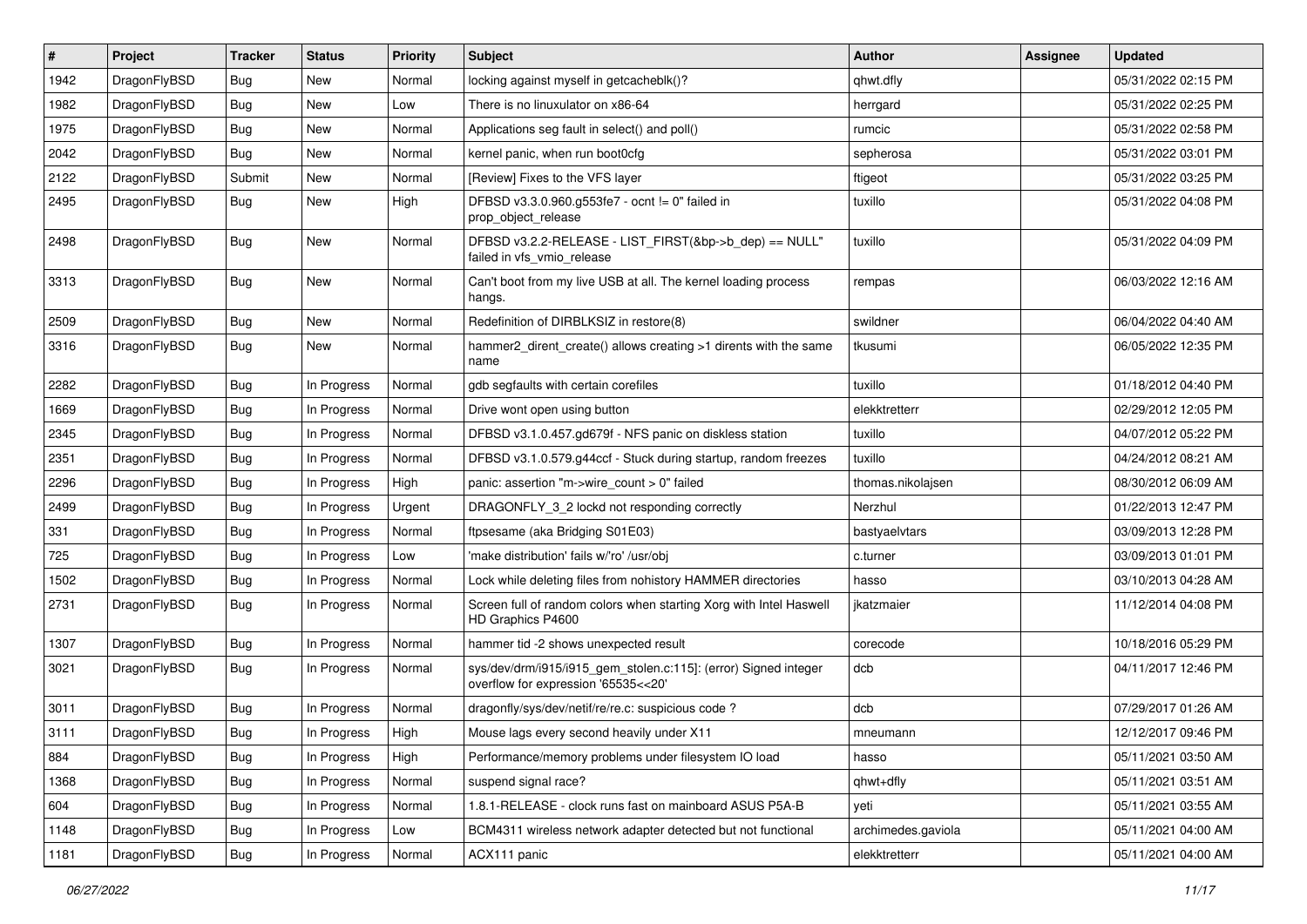| $\#$ | Project      | <b>Tracker</b> | <b>Status</b> | <b>Priority</b> | Subject                                                                                                   | Author           | Assignee | <b>Updated</b>      |
|------|--------------|----------------|---------------|-----------------|-----------------------------------------------------------------------------------------------------------|------------------|----------|---------------------|
| 1218 | DragonFlyBSD | <b>Bug</b>     | In Progress   | Normal          | panic: assertion: error == 0 in hammer_start_transaction                                                  | rumcic           |          | 05/11/2021 04:00 AM |
| 1336 | DragonFlyBSD | <b>Bug</b>     | In Progress   | Normal          | Still looking for reports of missed directory entries w/ HAMMER                                           | dillon           |          | 05/11/2021 04:00 AM |
| 1744 | DragonFlyBSD | <b>Bug</b>     | In Progress   | Normal          | HAMMER fsstress panic in hammer_setup_child_callback                                                      | vsrinivas        |          | 05/11/2021 04:05 AM |
| 1749 | DragonFlyBSD | <b>Bug</b>     | In Progress   | Normal          | HAMMER fsstress panic in hammer_flush_inode_core<br>'ip->flush_state != HAMMER_FST_FLUSH'                 | vsrinivas        |          | 05/11/2021 04:06 AM |
| 2013 | DragonFlyBSD | <b>Bug</b>     | In Progress   | Normal          | oversized DMA request loop                                                                                | josepht          |          | 05/11/2021 04:06 AM |
| 2631 | DragonFlyBSD | <b>Bug</b>     | In Progress   | Low             | Verify library versioning current with full package build and switch it<br>on (after publishing packages) | tuxillo          |          | 05/11/2021 04:06 AM |
| 2414 | DragonFlyBSD | <b>Bug</b>     | In Progress   | Normal          | Lenovo S10 acpi freeze (not new)                                                                          | davshao          |          | 05/11/2021 04:13 AM |
| 3113 | DragonFlyBSD | <b>Bug</b>     | In Progress   | Urgent          | Booting vKernel fails due being out of swap space                                                         | tcullen          |          | 05/11/2021 04:14 AM |
| 3269 | DragonFlyBSD | <b>Bug</b>     | In Progress   | Normal          | Is double-buffer'd buf still required by HAMMER2?                                                         | tkusumi          |          | 05/12/2021 04:09 PM |
| 1398 | DragonFlyBSD | Submit         | In Progress   | Normal          | hdestroy(3) restricts hash key to point to malloc'ed space                                                | Anonymous        |          | 08/20/2021 04:06 PM |
| 3299 | DragonFlyBSD | <b>Bug</b>     | In Progress   | Normal          | DragonFlyBSD reports utterly wrong uptime (most of the time, right<br>after booting in)                   | adrian           |          | 11/11/2021 01:43 PM |
| 2797 | DragonFlyBSD | <b>Bug</b>     | In Progress   | Low             | vkernels with & without machdep.pmap_mmu_optimize                                                         | yellowrabbit2010 |          | 11/27/2021 08:06 AM |
| 1661 | DragonFlyBSD | <b>Bug</b>     | In Progress   | Normal          | panic on password entry mount smb filesystem                                                              | vsrinivas        |          | 11/27/2021 08:29 AM |
| 3310 | DragonFlyBSD | <b>Bug</b>     | In Progress   | Normal          | NVMM+QEMU fail to boot with UEFI: Mem Assist Failed<br>[gpa=0xfffffff0]                                   | liweitianux      |          | 01/11/2022 03:22 PM |
| 2360 | DragonFlyBSD | <b>Bug</b>     | In Progress   | Normal          | Wishlist: virtio driver import                                                                            | vsrinivas        |          | 06/04/2022 04:16 AM |
| 3317 | DragonFlyBSD | <b>Bug</b>     | In Progress   | Normal          | Network vtnet0 not working on Hetzner cloud                                                               | mneumann         |          | 06/18/2022 03:55 AM |
| 2081 | DragonFlyBSD | <b>Bug</b>     | Feedback      | Normal          | Panic on device "detach" / "failure"                                                                      | vsrinivas        |          | 02/29/2012 07:11 AM |
| 1860 | DragonFlyBSD | <b>Bug</b>     | Feedback      | Normal          | Panic while creating UFS fs on vn(4) for initrd                                                           | matthias         |          | 02/29/2012 07:16 AM |
| 2090 | DragonFlyBSD | <b>Bug</b>     | Feedback      | Normal          | snd_hda does not support headphone automute                                                               | justin           |          | 03/29/2012 08:03 PM |
| 2347 | DragonFlyBSD | <b>Bug</b>     | Feedback      | High            | Hammer PFSes destroy does not give back full space allocated to<br><b>PFS</b>                             | sgeorge          |          | 07/19/2012 01:11 AM |
| 2396 | DragonFlyBSD | <b>Bug</b>     | Feedback      | High            | Latest 3.1 development version core dumps while destroying master<br><b>PFS</b>                           | sgeorge          |          | 01/23/2013 04:10 PM |
| 2288 | DragonFlyBSD | <b>Bug</b>     | Feedback      | Normal          | Random IO performance loss introduced since January 1st                                                   | lentferj         |          | 01/23/2013 04:21 PM |
| 1144 | DragonFlyBSD | <b>Bug</b>     | Feedback      | Normal          | Incorrect clock under KVM                                                                                 | msylvan          |          | 03/09/2013 01:17 PM |
| 1563 | DragonFlvBSD | <b>Bug</b>     | Feedback      | Normal          | reset(1) doesn't reset terminal to the defaults                                                           | hasso            |          | 03/10/2013 04:17 AM |
| 1489 | DragonFlyBSD | Bug            | Feedback      | Normal          | panic: ufs_dirbad: bad dir                                                                                | rumcic           |          | 03/10/2013 04:34 AM |
| 1249 | DragonFlyBSD | <b>Bug</b>     | Feedback      | Normal          | panic: ffs_vfree: freeing free inode                                                                      | rumcic           |          | 03/10/2013 05:13 AM |
| 1250 | DragonFlyBSD | <b>Bug</b>     | Feedback      | Normal          | Panic upon plugging an USB flash drive into the machine                                                   | rumcic           |          | 03/10/2013 05:17 AM |
| 1668 | DragonFlyBSD | Bug            | Feedback      | Normal          | Power button not working                                                                                  | elekktretterr    |          | 03/10/2013 06:22 AM |
| 1824 | DragonFlyBSD | <b>Bug</b>     | Feedback      | Normal          | kernel panic, x86, 2.7.3.859.ge5104                                                                       | akirchhoff135014 |          | 03/10/2013 07:49 AM |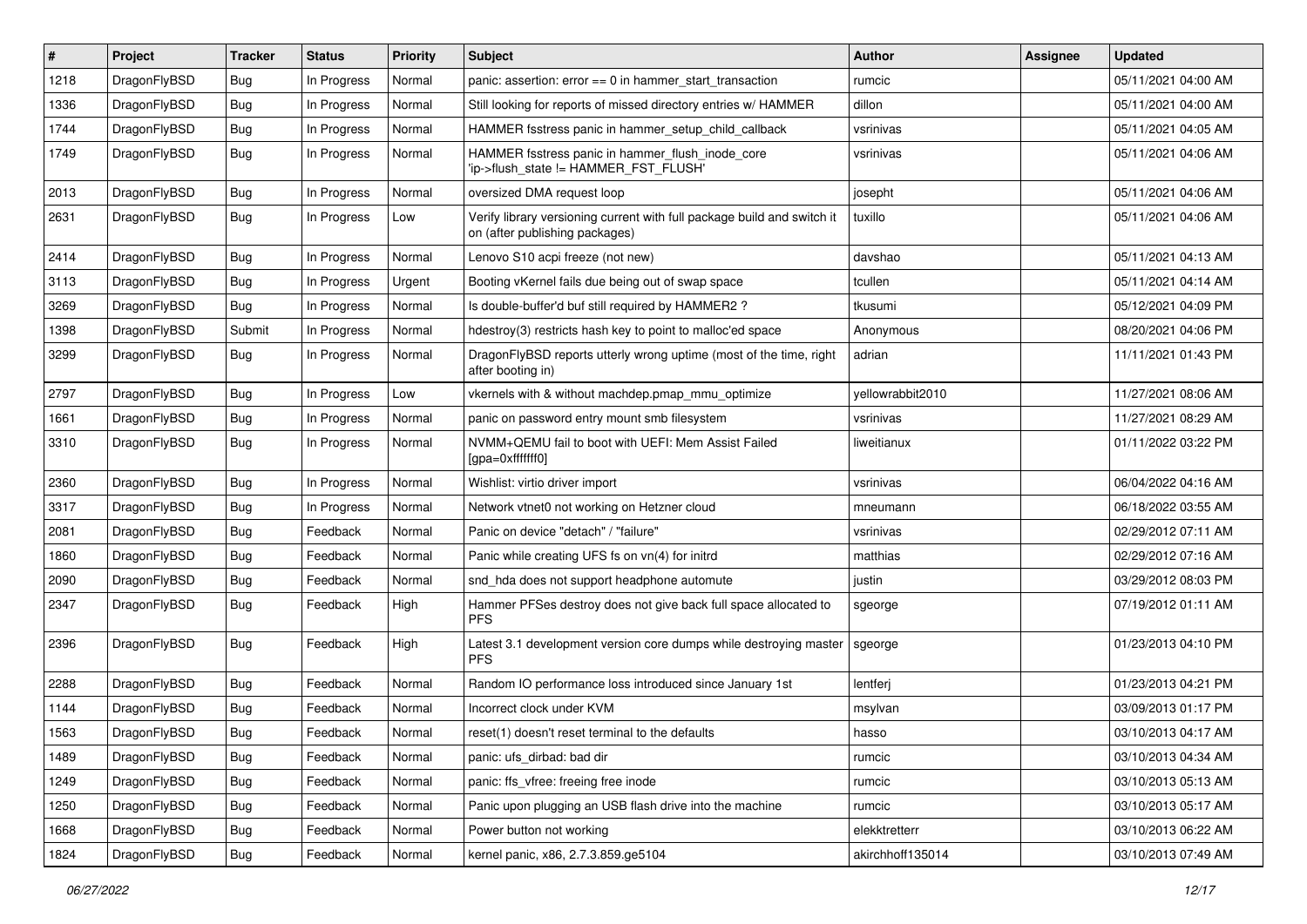| $\sharp$ | Project      | <b>Tracker</b> | <b>Status</b> | <b>Priority</b> | Subject                                                                                                                                                   | <b>Author</b>     | Assignee | <b>Updated</b>      |
|----------|--------------|----------------|---------------|-----------------|-----------------------------------------------------------------------------------------------------------------------------------------------------------|-------------------|----------|---------------------|
| 2556     | DragonFlyBSD | <b>Bug</b>     | Feedback      | Normal          | DragonFly v3.5.0.81.gd3479 - Process signal weirdness                                                                                                     | tuxillo           |          | 12/17/2013 03:48 PM |
| 285      | DragonFlyBSD | <b>Bug</b>     | Feedback      | Low             | interrupt latency with re without ip address configured                                                                                                   | thomas.nikolajsen |          | 02/20/2014 10:30 AM |
| 570      | DragonFlyBSD | <b>Bug</b>     | Feedback      | Normal          | 1.8.x: ACPI problems                                                                                                                                      | qhwt+dfly         |          | 06/02/2014 03:45 AM |
| 1330     | DragonFlyBSD | <b>Bug</b>     | Feedback      | Normal          | Hammer, usb disk, SYNCHRONIZE CACHE failure                                                                                                               | josepht           |          | 06/02/2014 04:56 AM |
| 1592     | DragonFlyBSD | Bug            | Feedback      | Normal          | AcpiOSUnmapMemory: Warning, deallocation did not track<br>allocation.                                                                                     | eocallaghan       |          | 06/02/2014 07:45 AM |
| 2617     | DragonFlyBSD | Bug            | Feedback      | Normal          | Possible issue with wireless mouse on 3.6 release                                                                                                         | FilippoMo         |          | 01/14/2015 03:42 PM |
| 1456     | DragonFlyBSD | Bug            | Feedback      | Normal          | Microsoft wireless desktop problems                                                                                                                       | elekktretterr     |          | 01/15/2015 08:34 AM |
| 846      | DragonFlyBSD | Bug            | Feedback      | Normal          | USB bugs:usb mouse can't used!                                                                                                                            | frankning         |          | 01/15/2015 08:36 AM |
| 979      | DragonFlyBSD | Bug            | Feedback      | Normal          | Failure-prone USB mass storage (SB600? msdosfs? CAM?)                                                                                                     | floid             |          | 01/15/2015 08:38 AM |
| 1560     | DragonFlyBSD | Bug            | Feedback      | Normal          | Unable to modify partition table on ThinkPad T61p during install                                                                                          | rehsack           |          | 01/15/2015 08:57 AM |
| 1672     | DragonFlyBSD | Bug            | Feedback      | Normal          | panic (trap 12) around btree_search() in 2.4.1-RELEASE                                                                                                    | floid             |          | 01/19/2015 03:36 AM |
| 2957     | DragonFlyBSD | Bug            | Feedback      | Normal          | swapoff -a followed by swapon -a doesn't give your swap back                                                                                              | neilb             |          | 10/09/2016 04:17 AM |
| 2958     | DragonFlyBSD | Bug            | Feedback      | Normal          | Hammer FS dies during pruning after massive write load                                                                                                    | neilb             |          | 10/11/2016 04:20 AM |
| 1521     | DragonFlyBSD | Bug            | Feedback      | Normal          | amd64 2.4 livecd won't mount root at boot                                                                                                                 | bolapara          |          | 01/28/2018 03:45 AM |
| 1580     | DragonFlyBSD | Bug            | Feedback      | Normal          | Panic (Fatal trap 12: page fault while in kernel mode) while playing<br>with pf and netif names                                                           | rumcic            |          | 12/21/2018 01:21 AM |
| 3152     | DragonFlyBSD | Bug            | Feedback      | Normal          | Console's size in ttyv0 and single user mode is sticking to 80x25,<br>while ttyv1 can make use of the whole screen                                        | overtime          |          | 02/24/2019 01:08 AM |
| 1101     | DragonFlyBSD | Bug            | Feedback      | Normal          | ohci related panic                                                                                                                                        | polachok          |          | 05/11/2021 04:00 AM |
| 1282     | DragonFlyBSD | Bug            | Feedback      | Normal          | panic (trap 12) when booting SMP kernel on Atom 330 (dual core)                                                                                           | tomaz.borstnar    |          | 05/11/2021 04:00 AM |
| 1332     | DragonFlyBSD | Bug            | Feedback      | Normal          | DFBSD 2.2 - Booting usbcdrom/usbsticks on thinkpad hangs on<br>"BTX Halted"                                                                               | tuxillo           |          | 05/11/2021 04:00 AM |
| 1387     | DragonFlyBSD | Bug            | Feedback      | Normal          | zero-size malloc and ps: kvm_getprocs: Bad address                                                                                                        | qhwt+dfly         |          | 05/11/2021 04:00 AM |
| 1429     | DragonFlyBSD | <b>Bug</b>     | Feedback      | Normal          | vkernel bug - "mfree: m->m_nextpkt != NULL"                                                                                                               | dillon            |          | 05/11/2021 04:00 AM |
| 1448     | DragonFlyBSD | Bug            | Feedback      | Normal          | panic: assertion: _tp->tt_msg->tt_cpuid == mycpuid in<br>tcp_callout_active tcp_output tcp_usr_send netmsg_pru_send<br>netmsg_service tcpmsg_service_loop | dillon            |          | 05/11/2021 04:00 AM |
| 1454     | DragonFlyBSD | Bug            | Feedback      | Normal          | Unable to boot from external USB DVD drive                                                                                                                | elekktretterr     |          | 05/11/2021 04:01 AM |
| 1481     | DragonFlyBSD | Bug            | Feedback      | Normal          | panic: assertion: kva_p(buf) in soopt_from_kbuf (after ipfw pipe<br>show, 2.2.1-R)                                                                        | combiner          |          | 05/11/2021 04:01 AM |
| 1486     | DragonFlyBSD | <b>Bug</b>     | Feedback      | Normal          | Interrupt storm related to SATA DVD device                                                                                                                | hasso             |          | 05/11/2021 04:01 AM |
| 1577     | DragonFlyBSD | Bug            | Feedback      | Normal          | panic: assertion: leaf->base.obj_id == ip->obj_id in<br>hammer_ip_delete_range                                                                            | qhwt+dfly         |          | 05/11/2021 04:01 AM |
| 1591     | DragonFlyBSD | <b>Bug</b>     | Feedback      | Normal          | Lenovo X301 hangs with AHCI Driver CMD TIMEOUT<br>$STS=d0<BSY>$                                                                                           | eocallaghan       |          | 05/11/2021 04:05 AM |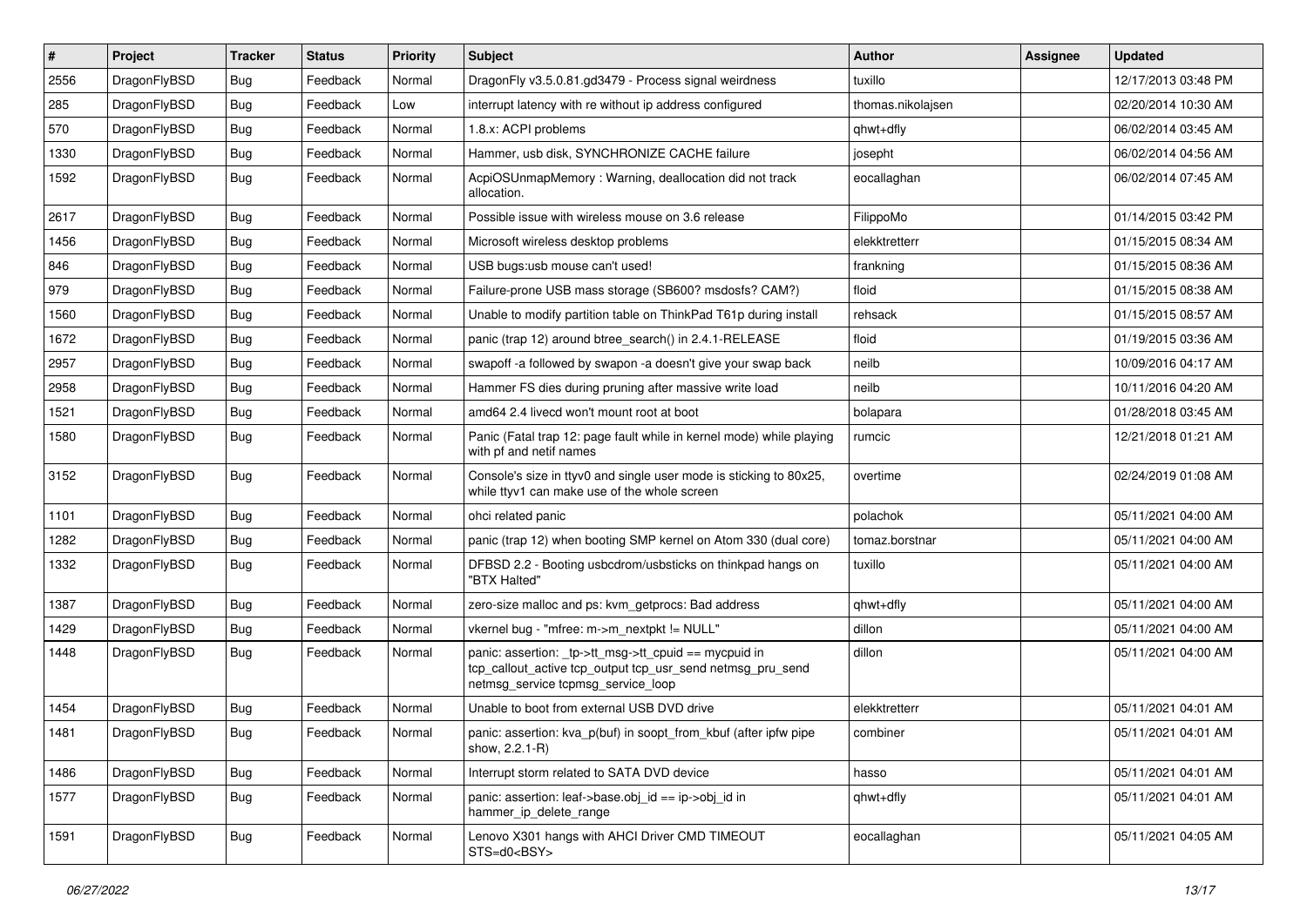| $\sharp$ | Project      | <b>Tracker</b> | <b>Status</b> | <b>Priority</b> | Subject                                                                      | <b>Author</b> | Assignee | <b>Updated</b>      |
|----------|--------------|----------------|---------------|-----------------|------------------------------------------------------------------------------|---------------|----------|---------------------|
| 1613     | DragonFlyBSD | Bug            | Feedback      | Normal          | USB Keyboard not working on master                                           | elekktretterr |          | 05/11/2021 04:05 AM |
| 1618     | DragonFlyBSD | Bug            | Feedback      | Normal          | collision for 'struct pmap' when using RPC and <sys user.h=""></sys>         | carenas       |          | 05/11/2021 04:05 AM |
| 1717     | DragonFlyBSD | <b>Bug</b>     | Feedback      | Normal          | HAMMER panic in hammer cursor down()                                         | josepht1      |          | 05/11/2021 04:05 AM |
| 1745     | DragonFlyBSD | <b>Bug</b>     | Feedback      | Normal          | kmalloc panic                                                                | josepht       |          | 05/11/2021 04:05 AM |
| 2636     | DragonFlyBSD | Bug            | Feedback      | Low             | Add -x flag to iostat (a la solaris)                                         | tuxillo       |          | 05/11/2021 04:07 AM |
| 2638     | DragonFlyBSD | <b>Bug</b>     | Feedback      | High            | Fix machdep.pmap_mmu_optimize                                                | tuxillo       |          | 05/11/2021 04:07 AM |
| 2644     | DragonFlyBSD | Bug            | Feedback      | Normal          | 3.6.0-REL trap 9 on boot                                                     | memmerto      |          | 11/27/2021 08:08 AM |
| 2459     | DragonFlyBSD | <b>Bug</b>     | Feedback      | Normal          | apic problems with HP Probook 4510s                                          | thowe         |          | 11/27/2021 08:22 AM |
| 1718     | DragonFlyBSD | <b>Bug</b>     | Feedback      | Normal          | IDE disk drive not detected by x86 64 2.6.1 Live CD                          | bcox          |          | 11/27/2021 08:25 AM |
| 1727     | DragonFlyBSD | Bug            | Feedback      | Normal          | CD boot panic (2.6.1) (usb?)                                                 | kiril         |          | 05/15/2022 05:10 AM |
| 243      | DragonFlyBSD | <b>Bug</b>     | Feedback      | Normal          | weird behavior in the shell                                                  | swildner      |          | 05/31/2022 02:51 PM |
| 806      | DragonFlyBSD | Bug            | Feedback      | Normal          | boot error on MacBook                                                        | tralamazza    |          | 06/04/2022 05:28 AM |
| 1430     | DragonFlyBSD | <b>Bug</b>     | <b>New</b>    | Normal          | Buggy w(1)?                                                                  | hasso         | alexh    | 11/24/2010 08:09 AM |
| 1538     | DragonFlyBSD | <b>Bug</b>     | New           | Low             | mountroot should probe file systems                                          | corecode      | alexh    | 11/24/2010 06:35 PM |
| 2353     | DragonFlyBSD | <b>Bug</b>     | In Progress   | Normal          | panic: assertion "gd->gd_spinlocks_wr == 0" failed in<br>bsd4_schedulerclock | jaydg         | alexh    | 11/28/2012 01:57 AM |
| 2100     | DragonFlyBSD | <b>Bug</b>     | Feedback      | Normal          | devfs related panic                                                          | sepherosa     | alexh    | 07/10/2011 02:29 PM |
| 1127     | DragonFlyBSD | Bug            | Feedback      | Low             | cdrom drive not detected                                                     | tgr           | corecode | 01/15/2015 08:55 AM |
| 2092     | DragonFlyBSD | Bug            | New           | Normal          | Panic: Bad link elm 0x next->prev != elm                                     | masterblaster | dillon   | 12/04/2011 12:49 PM |
| 3154     | DragonFlyBSD | Submit         | New           | Normal          | Update serial handling in bootloader                                         | ddegroot      | dillon   | 11/06/2018 11:21 PM |
| 2819     | DragonFlyBSD | <b>Bug</b>     | In Progress   | Normal          | Random micro system freezes after a week of uptime                           | ftigeot       | dillon   | 08/16/2015 08:46 PM |
| 2037     | DragonFlyBSD | <b>Bug</b>     | Feedback      | Normal          | Panic Bad link elm while building packages                                   | ftigeot       | dillon   | 04/21/2011 07:20 AM |
| 1411     | DragonFlyBSD | Bug            | Feedback      | Normal          | Burning doesn't work with ahci(4)                                            | hasso         | dillon   | 05/11/2021 04:00 AM |
| 1831     | DragonFlyBSD | <b>Bug</b>     | Feedback      | High            | HAMMER "malloc limit exceeded" panic                                         | eocallaghan   | dillon   | 06/04/2022 04:38 AM |
| 2870     | DragonFlyBSD | <b>Bug</b>     | New           | High            | Broken text and icons when glamor acceleration is used                       | 375gnu        | ftigeot  | 01/31/2016 12:13 AM |
| 3031     | DragonFlyBSD | Submit         | In Progress   | Normal          | Update drm/radeon to Linux 4.7.10 as much as possible                        | davshao       | ftigeot  | 08/19/2021 12:33 PM |
| 1593     | DragonFlyBSD | <b>Bug</b>     | Feedback      | Normal          | panic: assertion: ccb == ap->ap_err_ccb in ahci_put_err_ccb                  | ftigeot       | ftigeot  | 05/15/2022 05:09 AM |
| 1946     | DragonFlyBSD | <b>Bug</b>     | <b>New</b>    | Normal          | ieee80211 panic                                                              | pavalos       | josepht  | 01/27/2011 06:00 PM |
| 1964     | DragonFlyBSD | <b>Bug</b>     | New           | Normal          | iwn (panic assertion : wlan assert serialized)                               | sjmm.ptr      | josepht  | 02/01/2011 12:57 PM |
| 385      | DragonFlyBSD | <b>Bug</b>     | Feedback      | Low             | Mail archive address removal                                                 | justin        | justin   | 03/09/2013 11:24 AM |
| 1969     | DragonFlyBSD | <b>Bug</b>     | <b>New</b>    | Normal          | pf-related network problem                                                   | pavalos       | lentferj | 02/01/2011 06:57 PM |
| 679      | DragonFlyBSD | <b>Bug</b>     | New           | Low             | Netgraph backward compatibility for old *LEN constants                       | nant          | nant     | 02/18/2014 05:45 AM |
| 2549     | DragonFlyBSD | <b>Bug</b>     | In Progress   | Normal          | netgraph7: Kernel page fault.                                                | russiane39    | nant     | 05/10/2013 11:20 PM |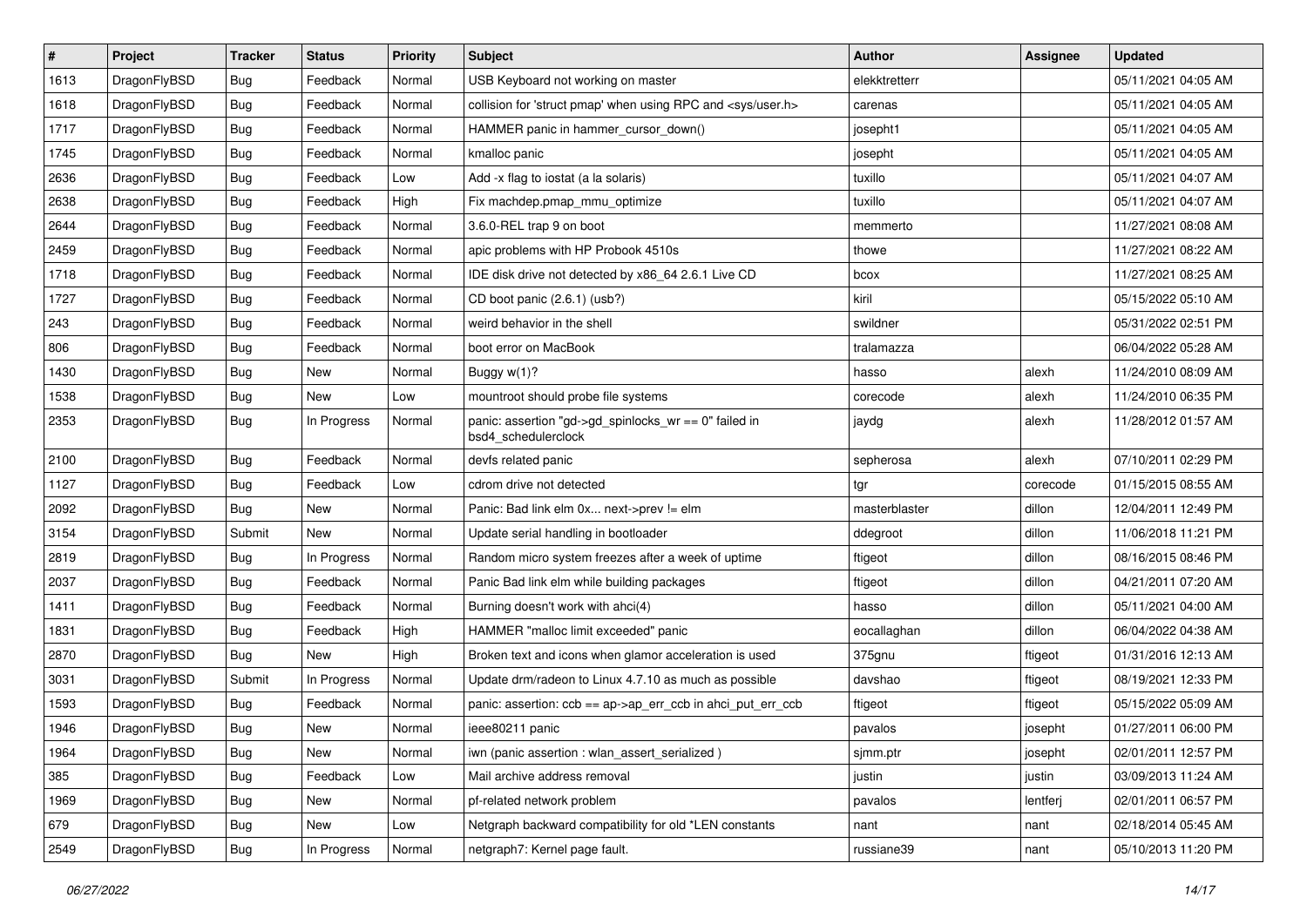| #    | Project      | <b>Tracker</b> | <b>Status</b> | <b>Priority</b> | Subject                                                                                                                                                  | <b>Author</b> | <b>Assignee</b> | <b>Updated</b>      |
|------|--------------|----------------|---------------|-----------------|----------------------------------------------------------------------------------------------------------------------------------------------------------|---------------|-----------------|---------------------|
| 2746 | DragonFlyBSD | <b>Bug</b>     | New           | Normal          | some fraction of xterms started from the xmonad window manager<br>get killed with SIGALRM                                                                | isenmann      | profmakx        | 12/28/2014 02:51 AM |
| 600  | DragonFlyBSD | <b>Bug</b>     | New           | Low             | /sys/libkern/karc4random                                                                                                                                 | robin_carey5  | profmakx        | 01/19/2015 03:07 AM |
| 2822 | DragonFlyBSD | <b>Bug</b>     | New           | Normal          | USB 3.0 stick throws "reading primary partition table: error<br>accessing offset 000[] for 152" error, while the stick works on any<br>other OS I tested | revuwa        | profmakx        | 06/29/2015 05:56 AM |
| 2825 | DragonFlyBSD | <b>Bug</b>     | New           | High            | 3x dhclient = hanging system (objcache exhausted)                                                                                                        | jaccovonb     | sepherosa       | 05/11/2021 03:55 AM |
| 168  | DragonFlyBSD | <b>Bug</b>     | In Progress   | Normal          | Livelocked limit engaged while trying to setup IPW wireless                                                                                              | mschacht      | sepherosa       | 05/11/2021 04:05 AM |
| 1532 | DragonFlyBSD | Bug            | <b>New</b>    | Low             | jemalloc doesn't work on DragonFly                                                                                                                       | hasso         | sjg             | 08/02/2011 01:14 AM |
| 1769 | DragonFlyBSD | <b>Bug</b>     | New           | Normal          | panic: assertion: _tp->tt_msg->tt_cpuid == mycpuid in<br>tcp callout active                                                                              | pavalos       | sjg             | 05/15/2022 11:07 AM |
| 1302 | DragonFlyBSD | Bug            | In Progress   | Normal          | Checkpoint regression?                                                                                                                                   | sjg           | sjg             | 07/10/2013 05:22 PM |
| 2252 | DragonFlyBSD | Bug            | New           | Low             | snd_hda not useable if loaded via /boot/loader.conf                                                                                                      | xbit          | swildner        | 12/14/2011 12:23 AM |
| 2265 | DragonFlyBSD | Bug            | New           | Normal          | mbsrtowcs does not properly handle invalid mbstate t in ps                                                                                               | c.turner1     | swildner        | 01/10/2012 07:56 PM |
| 341  | DragonFlyBSD | Bug            | New           | Normal          | Vinum erroneously repors devices as busy                                                                                                                 | corecode      | swildner        | 01/21/2012 04:50 AM |
| 1714 | DragonFlyBSD | Bug            | New           | Low             | hwpmc                                                                                                                                                    | alexh         | swildner        | 08/18/2012 02:03 PM |
| 2585 | DragonFlyBSD | Bug            | New           | Normal          | Dfly 3.4.3 on ESXi 5.1, HP Smart Array P410 passthrough<br>recognised, but not functioning                                                               | yggdrasil     | swildner        | 05/09/2022 08:14 AM |
| 2496 | DragonFlyBSD | Bug            | <b>New</b>    | Normal          | NTFS malloc limit exceeded                                                                                                                               | plasmob       | tuxillo         | 02/19/2013 08:47 AM |
| 2416 | DragonFlyBSD | Bug            | <b>New</b>    | Normal          | ".' entry can be removed on mounted nfs filesystem                                                                                                       | ftigeot       | tuxillo         | 06/03/2014 04:40 AM |
| 1198 | DragonFlyBSD | Bug            | New           | High            | DDB loops panic in db_read_bytes                                                                                                                         | corecode      | tuxillo         | 05/11/2021 03:51 AM |
| 1440 | DragonFlyBSD | Bug            | New           | Normal          | ptrace/gdb doesn't work after process blocks SIGTRAP                                                                                                     | corecode      | tuxillo         | 05/11/2021 03:52 AM |
| 1442 | DragonFlyBSD | Bug            | New           | Normal          | blocking SIGSEGV and triggering a segment violation produces an<br>all CPU consuming process                                                             | corecode      | tuxillo         | 05/11/2021 03:52 AM |
| 1474 | DragonFlyBSD | Bug            | New           | Normal          | ithread 1 unexpectedly rescheduled                                                                                                                       | corecode      | tuxillo         | 05/11/2021 03:52 AM |
| 1556 | DragonFlyBSD | Bug            | New           | Normal          | many processes stuck in "hmrrcm", system unusable                                                                                                        | corecode      | tuxillo         | 05/11/2021 03:52 AM |
| 1293 | DragonFlyBSD | <b>Bug</b>     | New           | Normal          | 2.2.1-REL Installer Request                                                                                                                              | mk            | tuxillo         | 05/11/2021 04:00 AM |
| 3314 | DragonFlyBSD | Bug            | <b>New</b>    | Normal          | Bring virtio console(4) from FreeBSD                                                                                                                     | tuxillo       | tuxillo         | 05/29/2022 08:24 AM |
| 1876 | DragonFlyBSD | Bug            | New           | Normal          | devfs in jail + logging out from console(ttyv1+) -> panic                                                                                                | qhwt.dfly     | tuxillo         | 05/31/2022 03:24 PM |
| 731  | DragonFlyBSD | Bug            | <b>New</b>    | Normal          | system freeze on "slice too large"                                                                                                                       | corecode      | tuxillo         | 06/25/2022 04:01 AM |
| 1390 | DragonFlyBSD | <b>Bug</b>     | In Progress   | Normal          | Use id_t type for {get,set}priority()                                                                                                                    | Anonymous     | tuxillo         | 07/05/2019 02:18 AM |
| 2358 | DragonFlyBSD | <b>Bug</b>     | In Progress   | Normal          | DFBSD v3.0.2.32.g928ca - panic: hammer: insufficient undo FIFO<br>space!                                                                                 | tuxillo       | tuxillo         | 05/10/2021 02:50 AM |
| 781  | DragonFlyBSD | <b>Bug</b>     | In Progress   | Normal          | fdisk uses wrong geometry on usb flash drives                                                                                                            | corecode      | tuxillo         | 05/11/2021 03:50 AM |
| 1030 | DragonFlyBSD | <b>Bug</b>     | In Progress   | Normal          | msdosfs umount panic                                                                                                                                     | corecode      | tuxillo         | 05/11/2021 03:51 AM |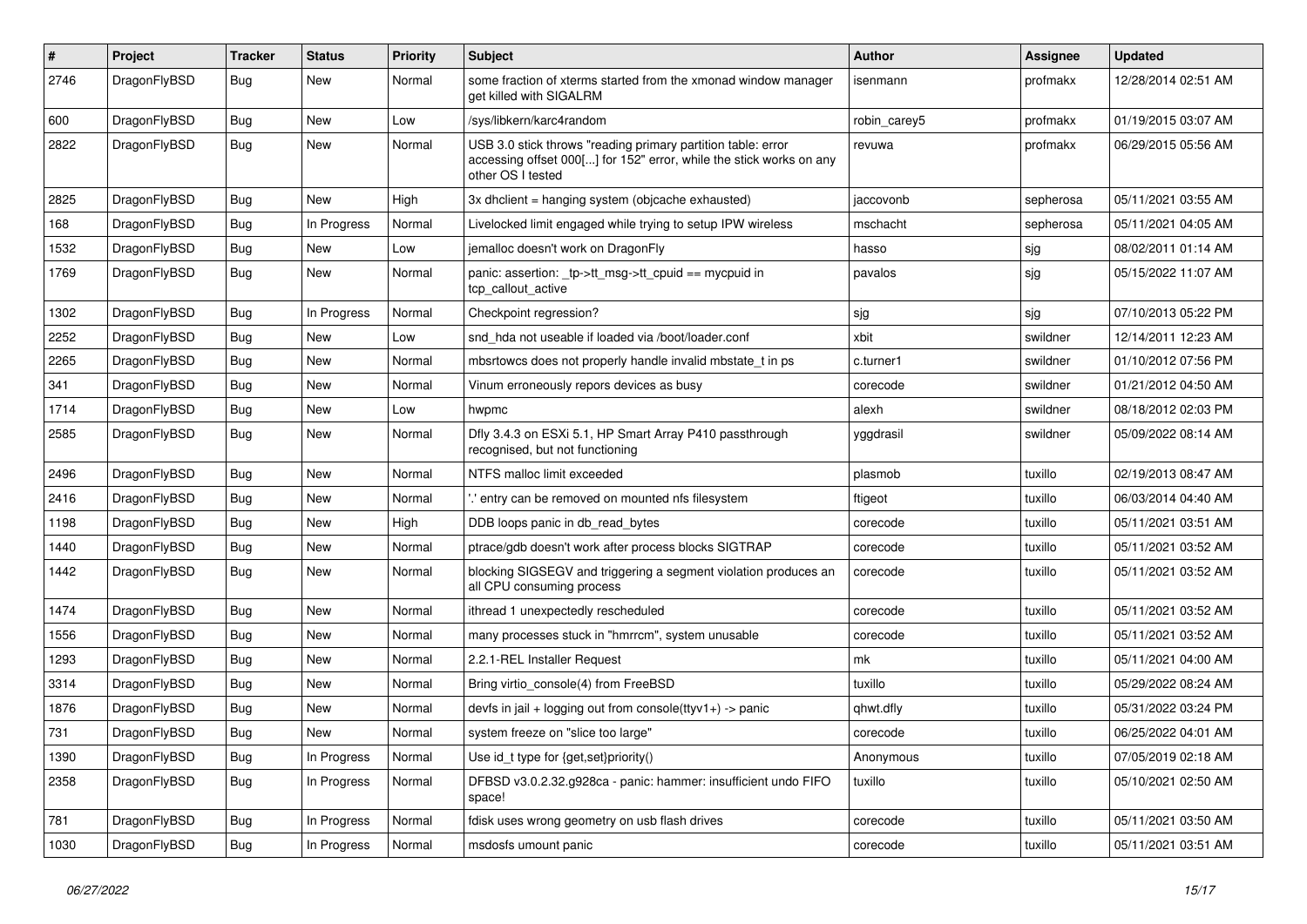| $\pmb{\#}$ | Project      | <b>Tracker</b> | <b>Status</b> | <b>Priority</b> | Subject                                                                                   | <b>Author</b>    | Assignee | <b>Updated</b>      |
|------------|--------------|----------------|---------------|-----------------|-------------------------------------------------------------------------------------------|------------------|----------|---------------------|
| 1469       | DragonFlyBSD | <b>Bug</b>     | In Progress   | Normal          | Hammer history security concern                                                           | corecode         | tuxillo  | 05/11/2021 03:52 AM |
| 1475       | DragonFlyBSD | Bug            | In Progress   | Normal          | kernel blocks with low memory and syscons setting a high res mode<br>/ scrollback         | corecode         | tuxillo  | 05/11/2021 03:52 AM |
| 1528       | DragonFlyBSD | <b>Bug</b>     | In Progress   | Normal          | ktrace does not show proper return values for pipe(2)                                     | corecode         | tuxillo  | 05/11/2021 03:52 AM |
| 1547       | DragonFlyBSD | Bug            | In Progress   | Normal          | disklabel64 automatic sizing                                                              | corecode         | tuxillo  | 05/11/2021 03:52 AM |
| 1583       | DragonFlyBSD | Bug            | In Progress   | Normal          | panic: assertion: cursor->trans->sync_lock_refs > 0 in<br>hammer_recover_cursor           | corecode         | tuxillo  | 05/11/2021 03:53 AM |
| 1584       | DragonFlyBSD | Bug            | In Progress   | Normal          | can't use ssh from jail: debug1: read_passphrase: can't open<br>/dev/tty: Device busy     | corecode         | tuxillo  | 05/11/2021 03:53 AM |
| 998        | DragonFlyBSD | Bug            | In Progress   | Normal          | Unconfiguring a vn while it is mounted                                                    | rumcic           | tuxillo  | 05/11/2021 04:00 AM |
| 3145       | DragonFlyBSD | Submit         | In Progress   | Normal          | Update libelf to FreeBSD 12 current and build as base library usable<br>by ports          | davshao          | tuxillo  | 08/20/2021 03:58 PM |
| 3295       | DragonFlyBSD | Bug            | In Progress   | Normal          | Adapt devel/libvirt for nvmm                                                              | tuxillo          | tuxillo  | 11/03/2021 04:56 PM |
| 1819       | DragonFlyBSD | Bug            | In Progress   | Low             | truss - Major revamping task list                                                         | tuxillo          | tuxillo  | 11/27/2021 08:45 AM |
| 1700       | DragonFlyBSD | Submit         | In Progress   | Normal          | skip boot2 menu on <enter></enter>                                                        | Johannes.Hofmann | tuxillo  | 05/15/2022 08:35 AM |
| 3028       | DragonFlyBSD | Bug            | In Progress   | Normal          | installer: confusion of set/get disk encryption passphrase dialogs                        | liweitianux      | tuxillo  | 06/03/2022 05:13 PM |
| 3160       | DragonFlyBSD | Submit         | In Progress   | Normal          | State the implementation difference in pkill/pgrep manual                                 | sevan            | tuxillo  | 06/03/2022 05:15 PM |
| 1921       | DragonFlyBSD | Bug            | In Progress   | Normal          | we miss mlockall                                                                          | alexh            | tuxillo  | 06/18/2022 04:08 AM |
| 3318       | DragonFlyBSD | Bug            | In Progress   | Normal          | Segmenation fault when a process resumed with checkpt exits                               | zabolekar        | tuxillo  | 06/18/2022 08:24 AM |
| 742        | DragonFlyBSD | Bug            | In Progress   | Normal          | umount problems with multiple mounts                                                      | corecode         | tuxillo  | 06/25/2022 04:02 AM |
| 1579       | DragonFlyBSD | Bug            | Feedback      | Normal          | dfly 2.4.1 does not like HP DL360G4p and Smart Array 6400 with<br>MSA20                   | tomaz.borstnar   | tuxillo  | 06/02/2014 02:44 PM |
| 3205       | DragonFlyBSD | Bug            | Feedback      | High            | Go compiler net test failing                                                              | t dfbsd          | tuxillo  | 05/10/2021 02:45 AM |
| 2438       | DragonFlyBSD | Submit         | Feedback      | Normal          | <b>TRIM</b> fixes                                                                         | Anonymous        | tuxillo  | 05/11/2021 03:45 AM |
| 847        | DragonFlyBSD | Bug            | Feedback      | Normal          | processes getting stuck on mount point                                                    | corecode         | tuxillo  | 05/11/2021 03:50 AM |
| 901        | DragonFlyBSD | Bug            | Feedback      | Normal          | route show needs to get data from all cpus                                                | corecode         | tuxillo  | 05/11/2021 03:50 AM |
| 911        | DragonFlyBSD | Bug            | Feedback      | Normal          | kldload/kernel linker can exceed malloc reserve and panic system                          | corecode         | tuxillo  | 05/11/2021 03:51 AM |
| 1287       | DragonFlyBSD | Bug            | Feedback      | Normal          | altg configuration doesn't work                                                           | corecode         | tuxillo  | 05/11/2021 03:51 AM |
| 1587       | DragonFlyBSD | Bug            | Feedback      | Normal          | can't gdb across fork                                                                     | corecode         | tuxillo  | 05/11/2021 03:54 AM |
| 1428       | DragonFlyBSD | Bug            | Feedback      | Low             | POSIX.1e implementation is too old                                                        | hasso            | tuxillo  | 05/11/2021 04:00 AM |
| 2717       | DragonFlyBSD | Submit         | Feedback      | Normal          | Out of range numeric handling                                                             | dclink           | tuxillo  | 05/11/2021 04:08 AM |
| 2721       | DragonFlyBSD | Submit         | Feedback      | Low             | Some few zalloc calls to objcache ones replacements                                       | dclink           | tuxillo  | 05/11/2021 04:08 AM |
| 1397       | DragonFlyBSD | <b>Bug</b>     | Feedback      | Normal          | jobs -I output inconsistency when called from script                                      | Anonymous        | tuxillo  | 05/15/2022 05:07 AM |
| 2828       | DragonFlyBSD | <b>Bug</b>     | New           | High            | On AMD APUs and Bulldozer CPUs, the machdep.cpu_idle_hlt<br>sysctl should be 3 by default | vadaszi          | vadaszi  | 05/11/2021 04:07 AM |